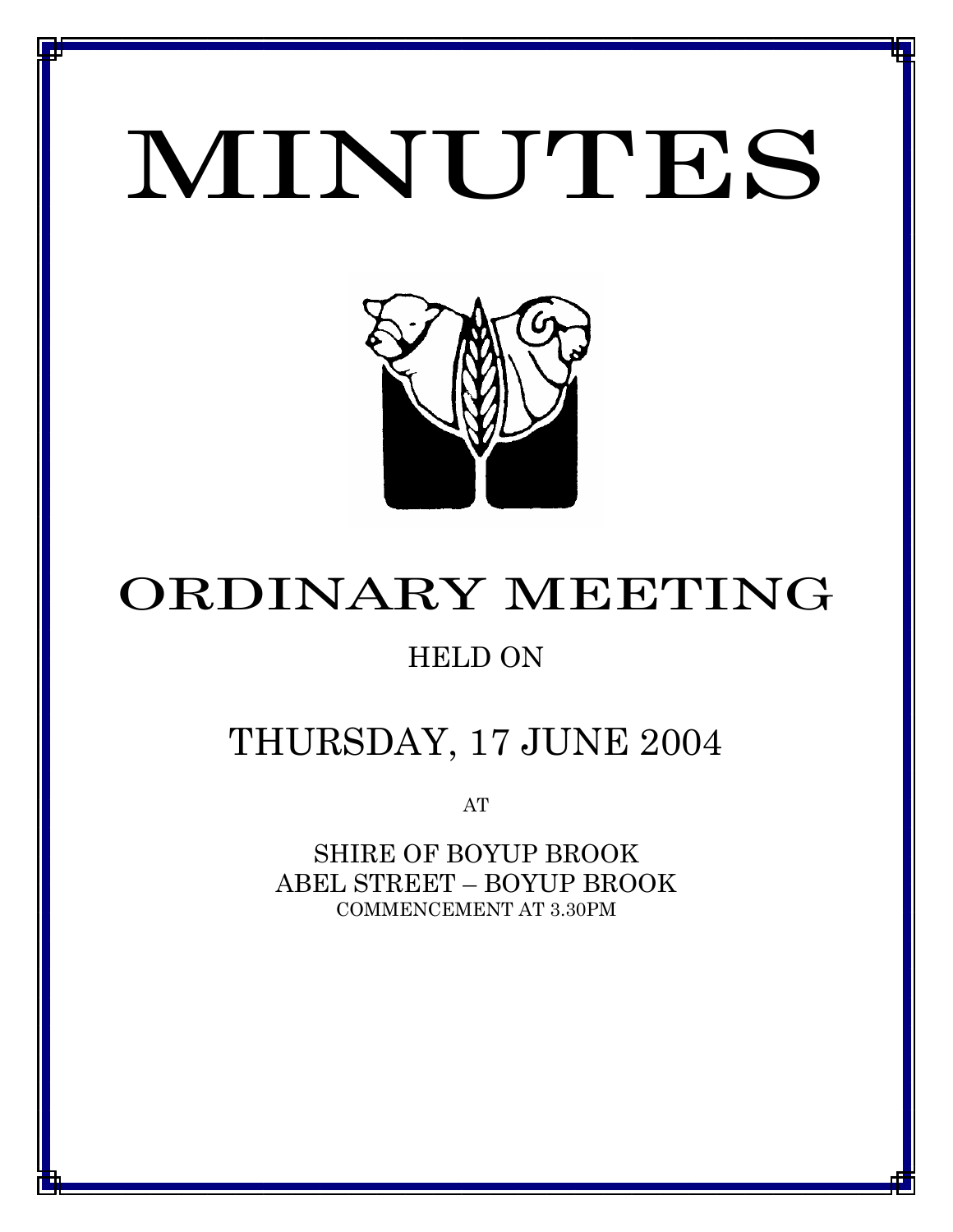## TABLE OF CONTENTS

| $\mathbf{1}$                                                                             | RECORD OF ATTENDANCE/APOLOGIES/LEAVE OF ABSENCE PREVIOUSLY APPROVED  3<br>1.1<br>1.2 |                                                                                         |                                                                                     |  |
|------------------------------------------------------------------------------------------|--------------------------------------------------------------------------------------|-----------------------------------------------------------------------------------------|-------------------------------------------------------------------------------------|--|
| $\overline{2}$                                                                           | PUBLIC QUESTION TIME<br>2.1<br>2.2                                                   |                                                                                         |                                                                                     |  |
| 3                                                                                        |                                                                                      |                                                                                         |                                                                                     |  |
| $\overline{4}$                                                                           | 4.1<br>4.2                                                                           |                                                                                         |                                                                                     |  |
| 5                                                                                        |                                                                                      |                                                                                         | CONFIRMATION OF MINUTES OF PREVIOUS MEETING & SPECIAL MEETING 4                     |  |
| 6                                                                                        |                                                                                      |                                                                                         |                                                                                     |  |
| $\overline{7}$<br>REPORTS OF OFFICERS AND COMMITTEES<br><b>WORKS AND SERVICES</b><br>7.1 |                                                                                      |                                                                                         |                                                                                     |  |
|                                                                                          | 7.2                                                                                  | 7.2.1<br>7.2.2<br>7.2.3                                                                 | DEVELOPMENT AND COMMUNITY SERVICES                                                  |  |
|                                                                                          | 7.3                                                                                  | 7.3.1<br>7.3.2<br>7.3.3<br>7.3.4<br>7.3.5<br>7.3.6<br>7.3.7<br>7.3.8<br>7.3.9<br>7.3.10 | <b>CORPORATE SERVICES</b><br>Vacancies - Council Committees and Community Groups 14 |  |
| 8                                                                                        |                                                                                      |                                                                                         |                                                                                     |  |
| 9                                                                                        |                                                                                      | 9.1<br>9.2                                                                              |                                                                                     |  |
| 10                                                                                       |                                                                                      | 10.1                                                                                    |                                                                                     |  |
| 11                                                                                       |                                                                                      |                                                                                         |                                                                                     |  |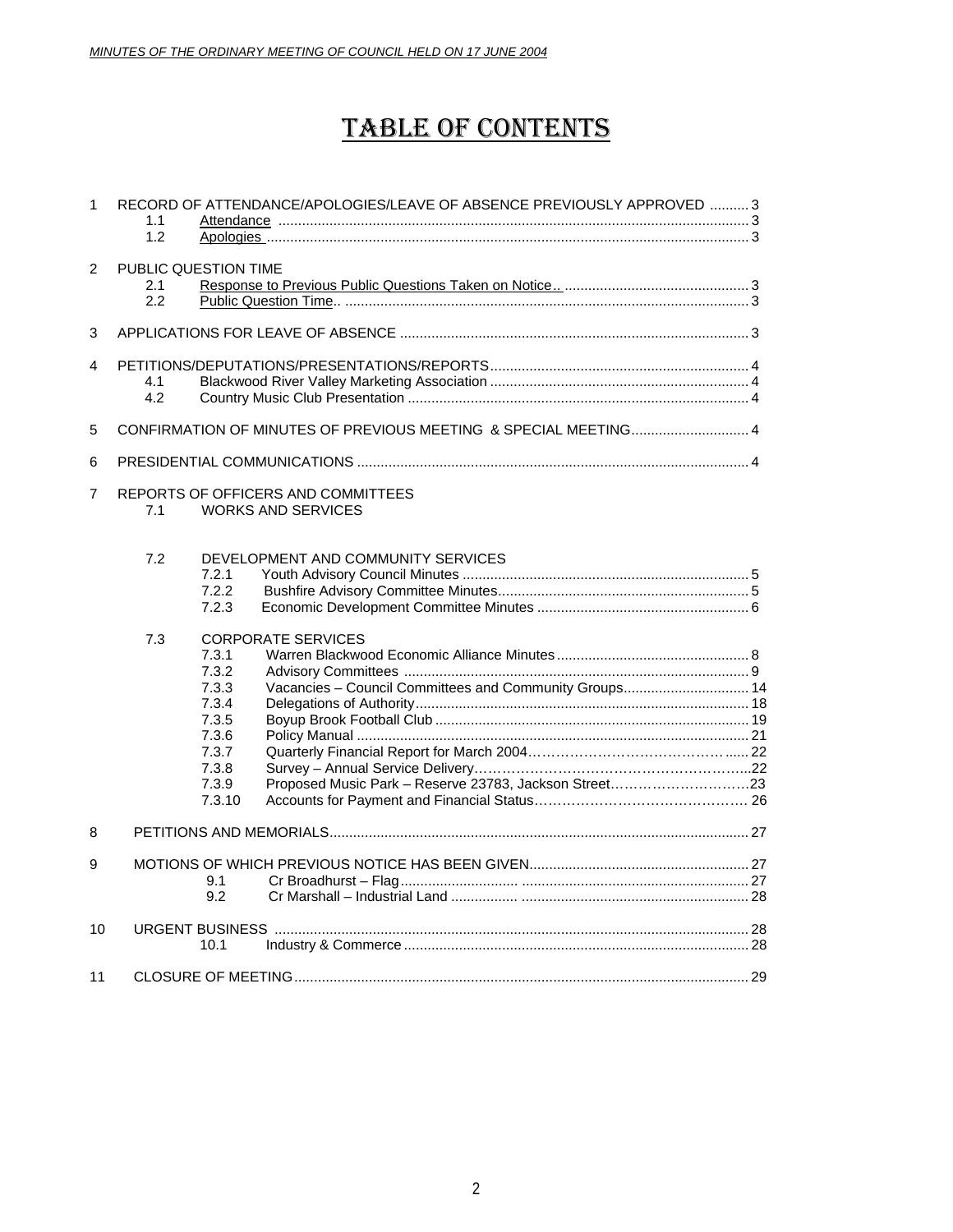#### **Suspension of Standing Orders**

#### **MOVED: Cr Broadhurst SECONDED: Cr Mondy**

**That the Order of Business for the Council Meeting, being Clause 5 of Standing Orders, Local Law No 1 be suspended.** 

 **CARRIED: 8/0** 

### **1 RECORD OF ATTENDANCE/APOLOGIES/LEAVE OF ABSENCE PREVIOUSLY APPROVED**

#### 1.1 Attendance

| Cr T Ginnane - Shire President |                  |
|--------------------------------|------------------|
| Cr N Blackburn                 |                  |
| Cr S Broadhurst                |                  |
| Cr R Downing                   |                  |
| Cr P Marshall                  | (entered 3.33pm) |
| Cr K Moir                      |                  |
| Cr J Mondy                     |                  |
| Cr T Oversby                   |                  |
| Cr S Purse                     |                  |

Mr W Pearce – Chief Executive Officer Mr K Jones – Manager of Finance and Administration Mrs G Wallace - Secretary

Mr B Anderson – Donnybrook/Bridgetown Mail Mrs S Tuckett – Boyup Brook Country Music Club Representative (departed 4.18pm) Mr D Winter - Boyup Brook Country Music Club Representative (departed 4.18pm)

#### 1.2 Apologies

### **2 PUBLIC QUESTION TIME**

#### 2.1 Response to Previous Public Questions Taken on Notice

Nil

#### 2.2 Public Question Time

Nil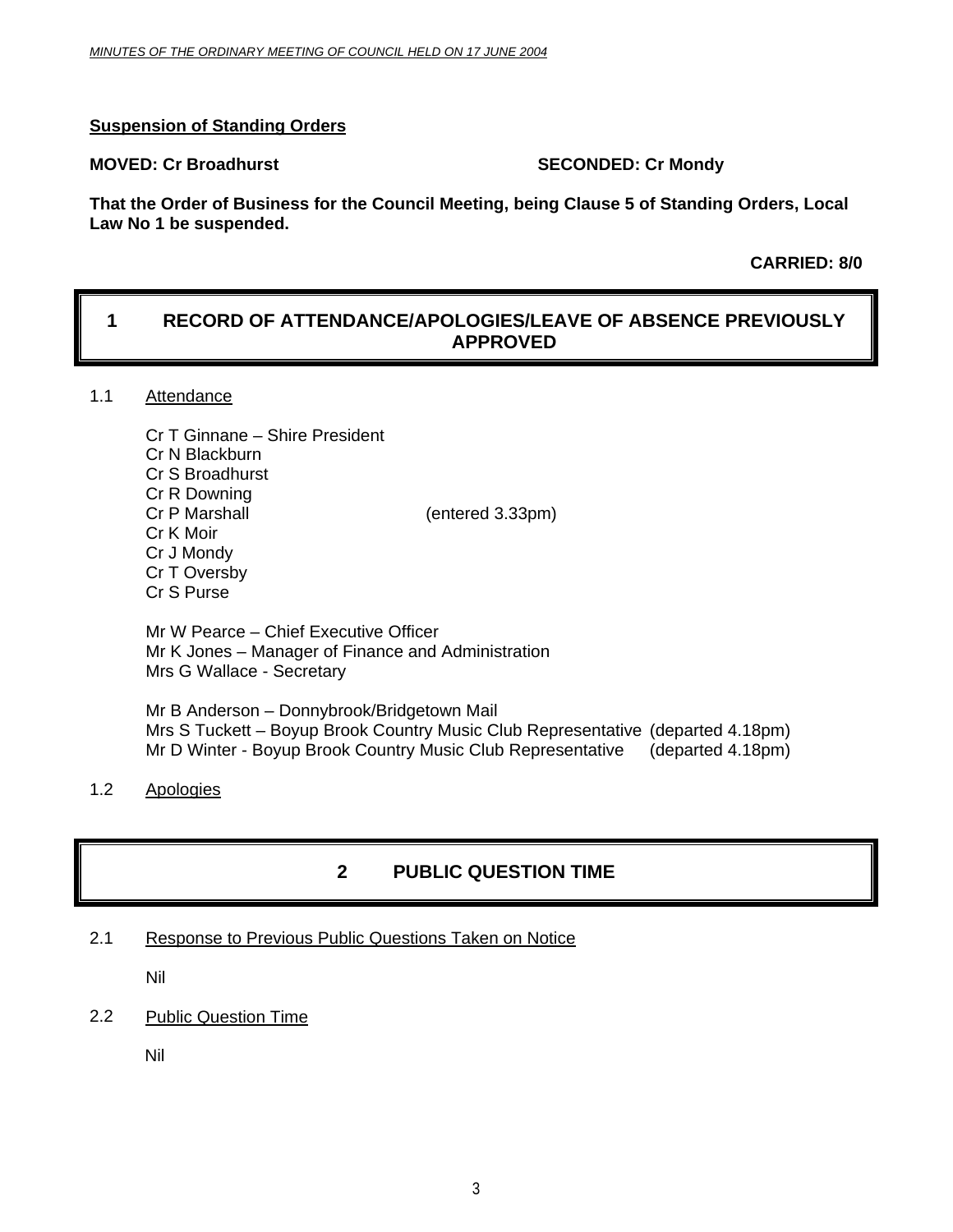### **3 APPLICATIONS FOR LEAVE OF ABSENCE**

Nil

### **4 PETITIONS/DEPUTATIONS/PRESENTATIONS/REPORTS**

#### 4.1 Blackwood River Valley Marketing Association

Cr Broadhurst showed Council the logo/slogan for the entrance statements to the Blackwood River Valley which are a brand WA initiative.

Cr Marshall entered the Chambers, the time being 3.33pm.

#### 4.2 Country Music Club Presentation

Daly Winter and Sharon Tuckett made a presentation to the Council for the proposed music park development in Jackson Street.

The Country Music Club would like the Shire to contribute \$18,000 over the next three years for marketing of the Country Music Festival as well as in-kind support for the development works required.

The Club has applied for the Rural Forestry Communities Grant for \$40,000 and the South West Development Commission for \$20,000 for the development of lighting, reticulation and power to this area.

The Country Music Club invited the Council to view the new Country Music Office.

The Shire President thanked Mr Winter and Ms Tuckett for their presentation.

### **5 CONFIRMATION OF MINUTES OF PREVIOUS MEETING**

5.1 Minutes of the Ordinary Meeting of the Council held on 20 May 2004.

**MOVED: Cr Purse SECONDED: Cr Mondy** 

**That the minutes of the previous Ordinary Meeting of the Council held on 20 May 2004 be confirmed as an accurate record.** 

**CARRIED 9/0** 

### **6 PRESIDENTIAL COMMUNICATIONS**

The Chief Executive Officer and the Shire President have met with Anne Donaldson, of South West Area Health Service, with positive feedback coming out of the meeting.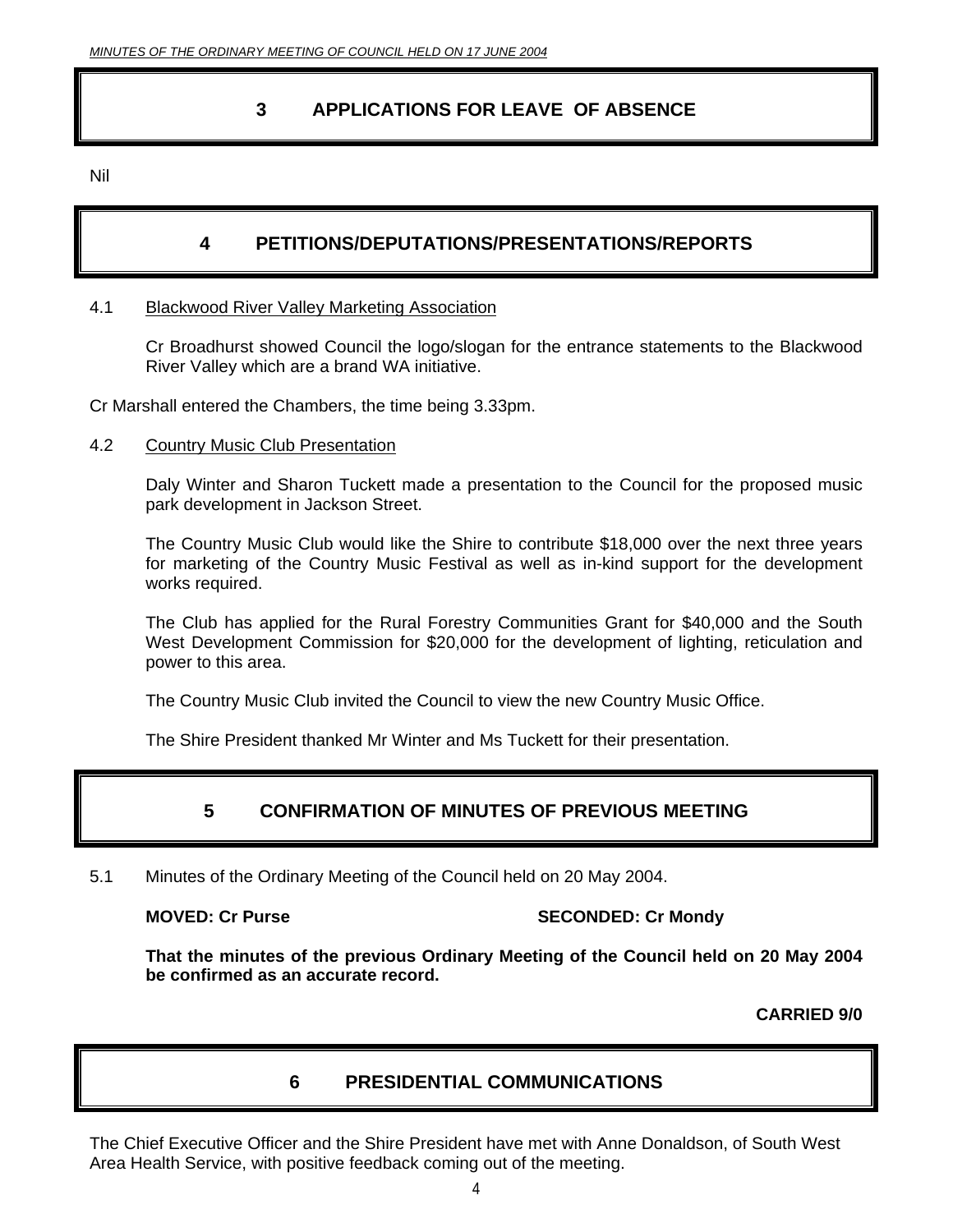Ms Donaldson will be meeting with the Warren Blackwood Economic Alliance on 22 June.

The Chief Executive Officer departed the Chambers, the time being 4.11pm.

The South West Catchment Council's Regional Strategy is now out for public comment.

S Tuckett & D Winter departed the Chamber, the time being 4.18pm.

### **7 REPORTS OF OFFICERS AND COMMITTEES**

### **7.1 WORKS AND SERVICES**

**Nil** 

### **7.2 DEVELOPMENT AND COMMUNITY SERVICES**

#### 7.2.1 Youth Advisory Committee Minutes

 *Proponent: Shire of Boyup Brook*  Location:  *Reporting Officer: Keith Jones Date Report Written: 11 June 2004 Enabling Legislation: Local Government Act 1995 File: IM/37/004 Appendices*: *1.1 Minutes*

#### **BACKGROUND:**

Meetings of the Youth Advisory Committee were held on the 17 May, 1 June and 8 June 2004.

Minutes of the meetings are laid on the table and circulated (refer to appendix 1.1).

### **MOVED: Cr Downing Case of Cr Oversby SECONDED: Cr Oversby**

**That the minutes of the Youth Advisory Committee on 17 May, 1 June and 8 June 2004, be received.** 

#### **CARRIED 9/0**

The Chief Executive Officer returned to the Chambers, the time being 4.19pm.

#### 7.2.2 Bushfire Advisory Committee Minutes AGM – 18 May 2004

| Shire of Boyup Brook             |
|----------------------------------|
|                                  |
| Keith Jones                      |
| 28 May 2004                      |
| <b>Local Government Act 1995</b> |
| RS/37/001                        |
|                                  |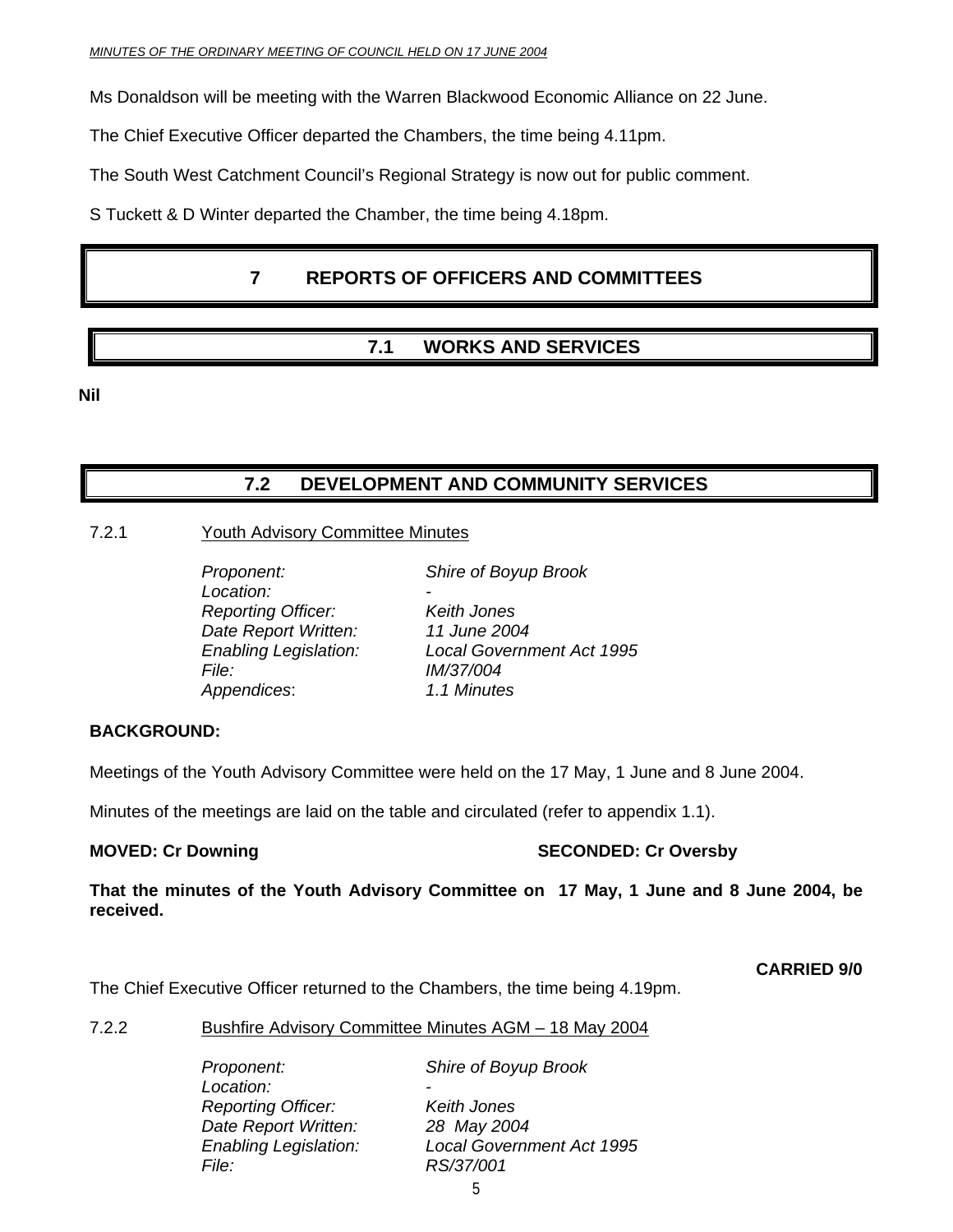*Appendices*: *1.2 Minutes* 

#### **BACKGROUND:**

A Bushfire Advisory Committee meeting was held on 18 May 2004.

Minutes of the meeting are laid on the table and circulated (refer to appendix 1.2).

#### **MOVED: Cr Blackburn SECONDED: Cr Oversby**

**That the:** 

- **1. minutes of the Bushfire Advisory Committee Meeting held on 18 May 2004, be received;**
- **2. words "A three metre firebreak, clear of all flammable materials" be inserted at the beginning of section 7 of the Shire of Boyup Brook Firebreak Order;**
- **3. Shire write to FESA, WALGA, the Minister Michelle Roberts and local politicians stressing the wishes of our Brigades for the supply of slip-on fire fighting units instead of heavy duty fire fighting units.**

**CARRIED 9/0** 

#### 7.2.3 Economic Development Committee Minutes – 09 June 2004

| Proponent:                   | Shire of Boyup Brook             |
|------------------------------|----------------------------------|
| Location:                    |                                  |
| <b>Reporting Officer:</b>    | <b>Will Pearce</b>               |
| Date Report Written:         | 10 June 2004                     |
| <b>Enabling Legislation:</b> | <b>Local Government Act 1995</b> |
| File:                        | GO/37/005                        |
| Appendices:                  | 1.3 Minutes                      |
|                              |                                  |

#### **BACKGROUND:**

An Economic Development Committee meeting was held on 09 June 2004.

Minutes of the meeting are laid on the table and circulated (refer to appendix 1.3).

### **MOVED: Cr Mondy SECONDED: Cr Purse**

**That the minutes of the Economic Development Committee held on the 09 June 2004, be received.** 

#### **CARRIED 9/0**

### **MOVED: Cr Downing Case 2018 10 SECONDED: Cr Mondy SECONDED: Cr Mondy**

**That the Chief Executive Officer investigates the potential to encourage landowners of large 'residential' zoned lots, including state government reserves, to subdivide their properties down to at least 2000m2.** 

#### **MOVED: Cr Blackburn SECONDED: Cr Purse 3**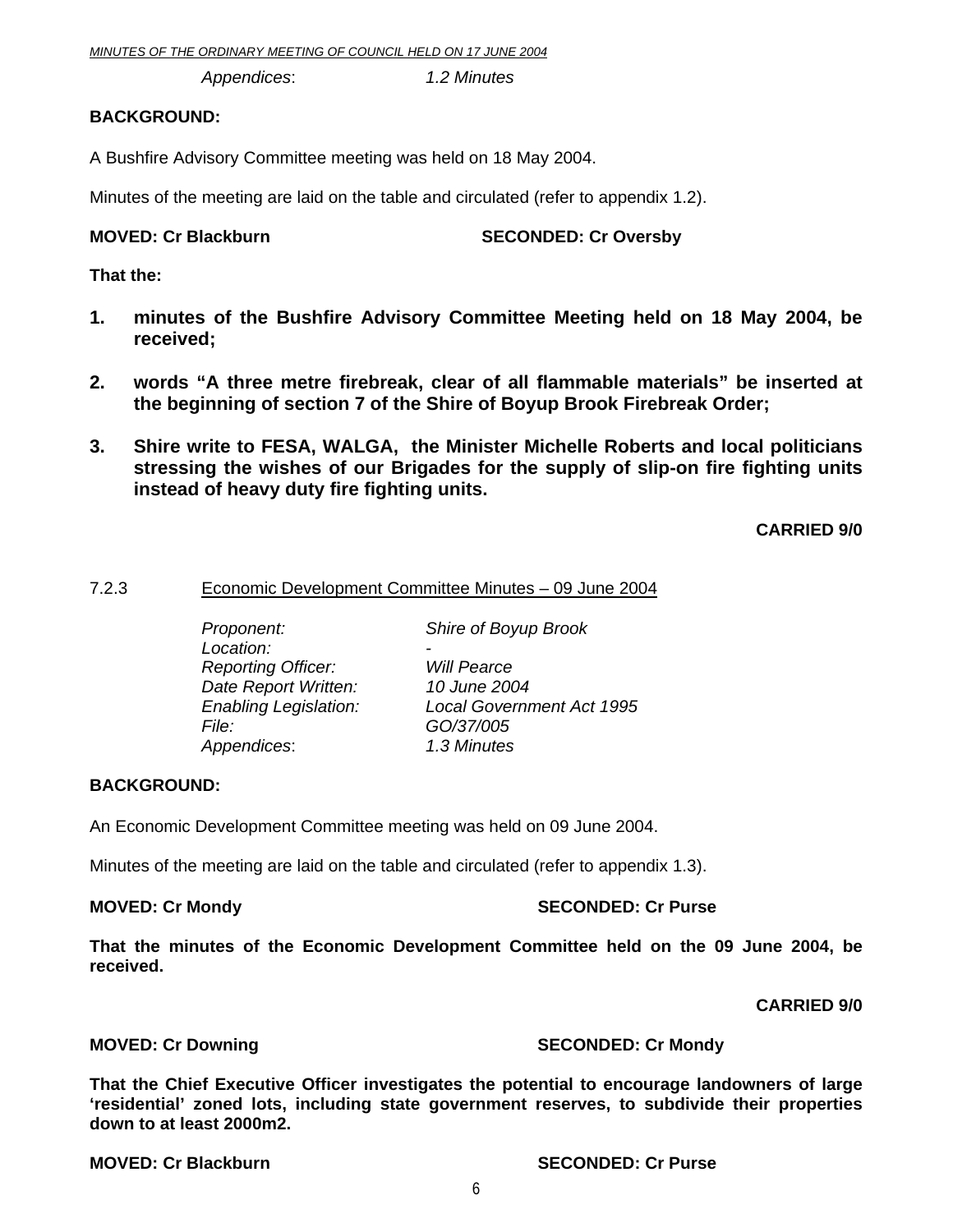**That the Council go into a committee to allow members free discussion on the matter.** 

#### **CARRIED 9/0**

**The Shire President adjourned the meeting in accordance with the Shire of Boyup Brook Standing Orders clause 12.10, the time being 4.50pm.** 

**The meeting resumed at 5.05pm.** 

**MOVED: Cr Broadhurst SECONDED: Cr Moir and SECONDED: Cr Moir** 

**That the Council close committee.** 

**CARRIED 9/0** 

The previous motion was withdrawn with the acquiescence of the mover and seconder.

Cr Moir declared an interest in the following two items.

**MOVED: Cr Purse SECONDED: Cr Broadhurst** 

**That Cr Moir be allowed to remain in Chambers and advise on the following item 7.2.2 with voting rights revoked.** 

**CARRIED 8/0** 

**MOVED: Cr Mondy SECONDED: Cr Purse** 

**That the Council fill the Community and Economic Development Officer position as per previous employee conditions.** 

**Amendment**

**MOVED: Cr Marshall SECONDED:** 

**That the Council fill the Community and Economic Development Officer position as per previous employee conditions subject to budgetary considerations.** 

**LAPSED FOR A WANT OF A SECONDER** 

The above motion was then put and carried.

**MOVED: Cr Mondy SECONDED: Cr Purse** 

**That the Council fill the Community and Economic Development Officer position as per previous employee conditions.** 

**CARRIED 6/2** 

**MOVED: Cr Mondy SECONDED: Cr Marshall** 

**That Gerry Parlevliet from the Department of Agriculture – Floriculture section and Tony Woods be invited to provide further information on flower opportunities at a future meeting.** 

**CARRIED 8/0**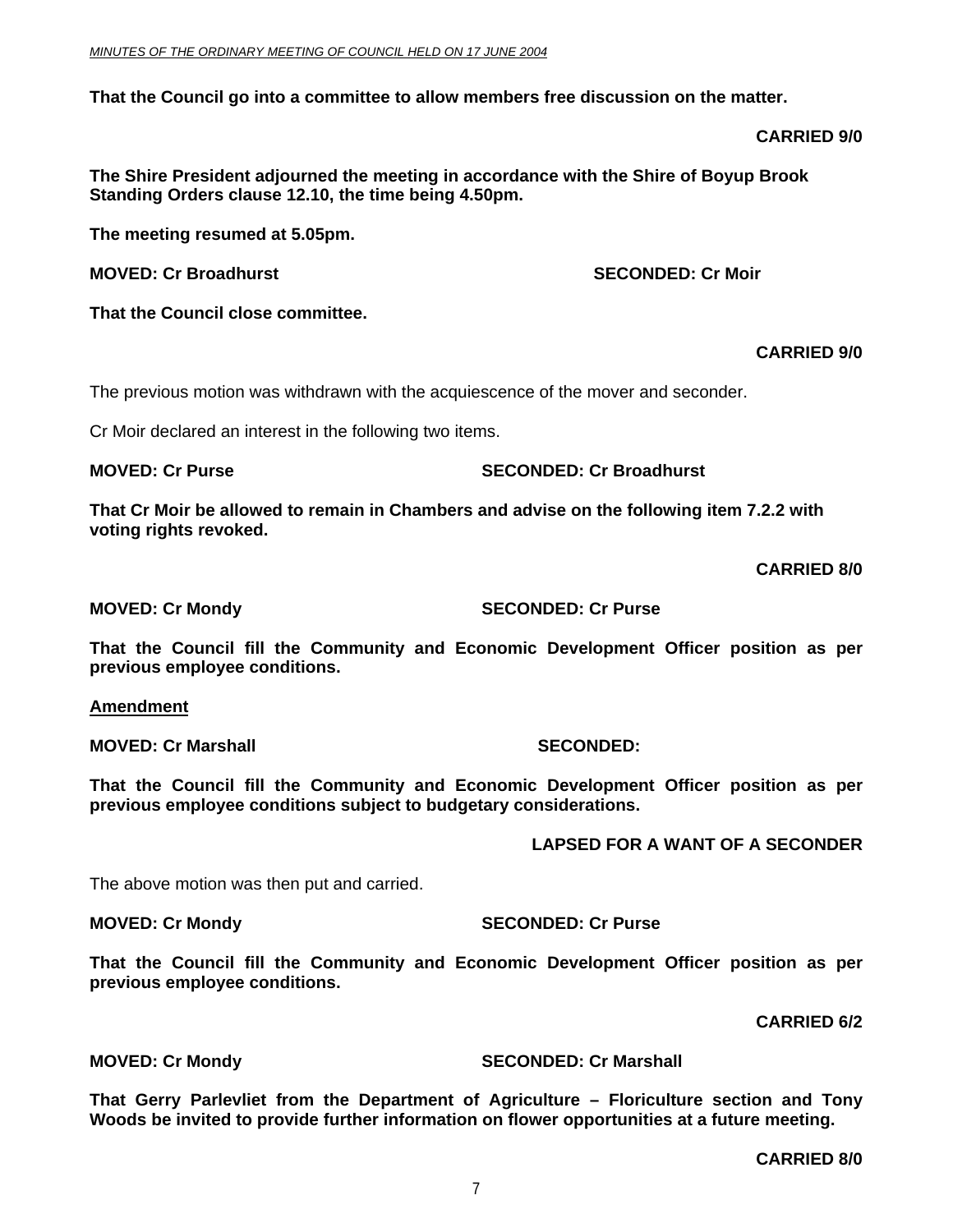#### **MOVED: Cr Purse SECONDED: Cr Blackburn 1999**

**The Council requests the Shire of Cranbrook to continue the sealing of the Boyup - Frankland Road to the Shire of Boyup Brook border.** 

#### **Amendment**

**MOVED: Cr Marshall SECONDED: Cr Purse** 

**That the following wording be added to the motion "and to indicate the priority on sealing this road and timeline".** 

**CARRIED 9/0** 

The above motion was then put and carried.

**MOVED: Cr Marshall SECONDED: Cr Purse** 

**That the Council requests the Shire of Cranbrook to continue the sealing of the Boyup - Frankland Road to the Shire of Boyup Brook border and to indicate the priority on sealing this road and timeline.** 

 **CARRIED 9/0** 

#### **MOVED: Cr Mondy SECONDED: Cr Downing**

**That the Council seeks comment on the merits of establishing an equine centre in Boyup Brook from the Mayanup Horse and Pony Club, Mayanup Campdraft, Molly Duke (local horserider), Harvey Dickson (rodeo), P Charteris (Wilga Horse Camp) and P Darke (Draft Horses).** 

**CARRIED 9/0** 

### **7.3 CORPORATE SERVICES**

7.3.1 Warren Blackwood Economic Alliance Minutes – 27 April 2004

Location:  *Reporting Officer: Will Pearce Date Report Written: 26 May 2004 Enabling Legislation: - File: GR/31/006 Appendices*: *1.4 Minutes* 

*Proponent: Warren Blackwood Economic Alliance* 

#### **BACKGROUND:**

A meeting of the Warren Blackwood Economic Alliance was held on 27 April 2004.

Minutes of the meeting is laid on the table and circulated (refer to appendix 1.4).

#### **MOVED: Cr Purse SECONDED: Cr Broadhurst**  SECONDED: Cr Broadhurst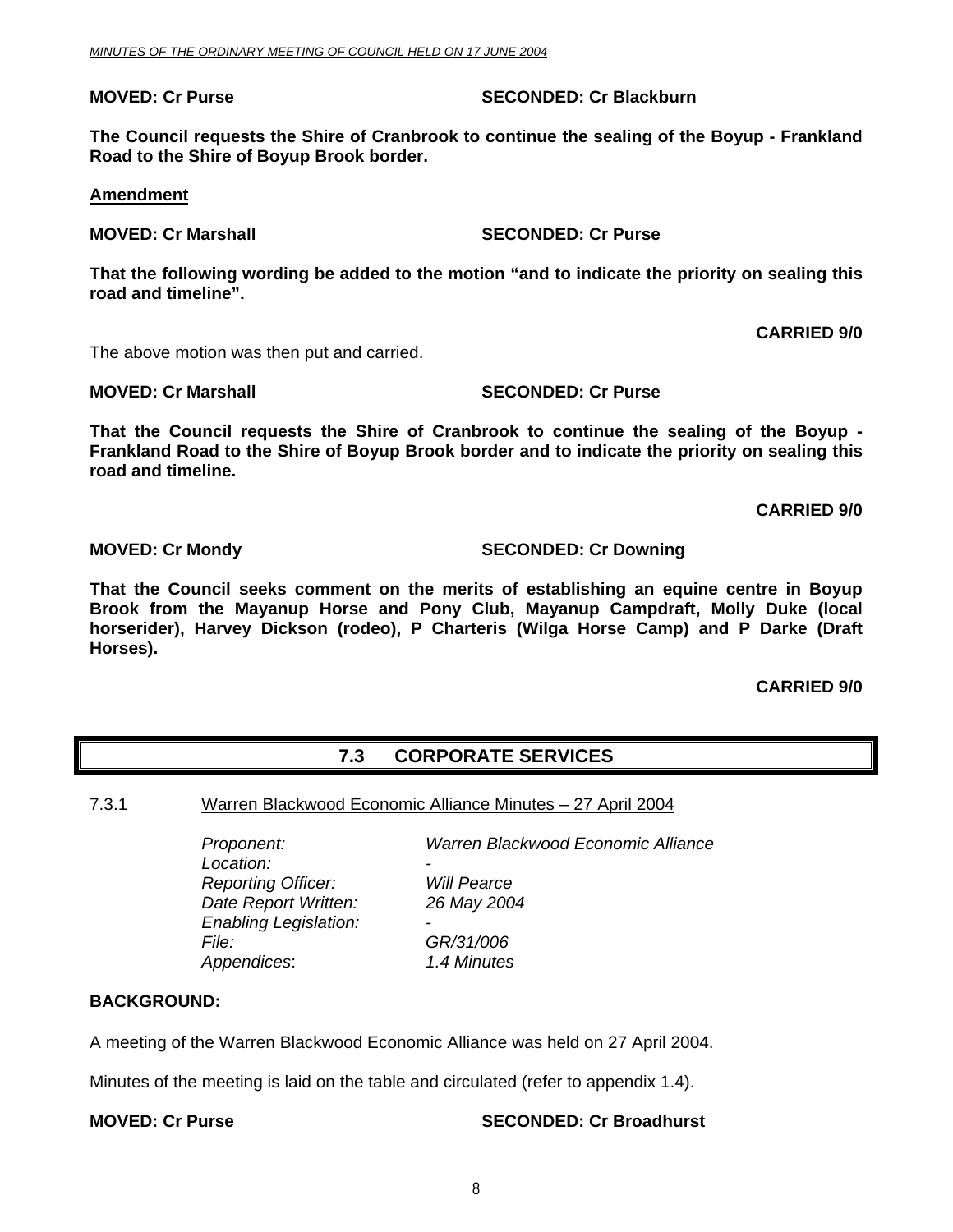#### **That the minutes of the Warren Blackwood Economic Alliance held on 27 April 2004 be received.**

### **CARRIED 9/0**

#### 7.3.2 Advisory Committees

| Proponent:                   | Shire of Boyup Brook     |
|------------------------------|--------------------------|
| Location:                    |                          |
| <b>Reporting Officer:</b>    | <b>Will Pearce</b>       |
| Date Report Written:         | 01 June 2004             |
| <b>Enabling Legislation:</b> | -                        |
| <i>File:</i>                 | GO/51/001                |
| Appendices:                  | $\overline{\phantom{0}}$ |

#### **BACKGROUND:**

The Council has historically established several advisory and formal committees to deal with specific matters. Generally, recommendations then are submitted to the next ordinary meeting of the Council for consideration.

The purpose of this report is to reaffirm continued support for such committees.

#### **DETAIL:**

Established committees of the Council are mentioned below.

Various organisations and incorporated associations of which elected members are Council representatives include Rylington Park, the Museum, Tourist Association and the Telecentre.

Section 5.8 of the Local Government Act 1995 provides that a Local Government may establish committees of three or more persons to assist the Council to exercise powers and discharge the duties of the Local Government that can be delegated to the Committees. Committees can comprise of:-

- Council Members only
- Council Members and Employees
- Council Members, Employees and Other Persons
- Council Members and Other Persons
- Employees and Other Person
- Other Persons only

Section 5.10 provides for the process of appointment for Committee members, generally requiring an absolute majority resolution of the Council. The Council determines the term of the appointment of Committee membership.

The existing committees are-

#### **Enterprise Bargaining Agreement Committee**

Purpose

To oversee the effective operation of the principles of the EBA, including :-

- ensuring the principles of the EBA are upheld
- to provide a forum for liaison between Outside staff and the Council and elected members
- to receive constructive criticism and work towards an equitable solution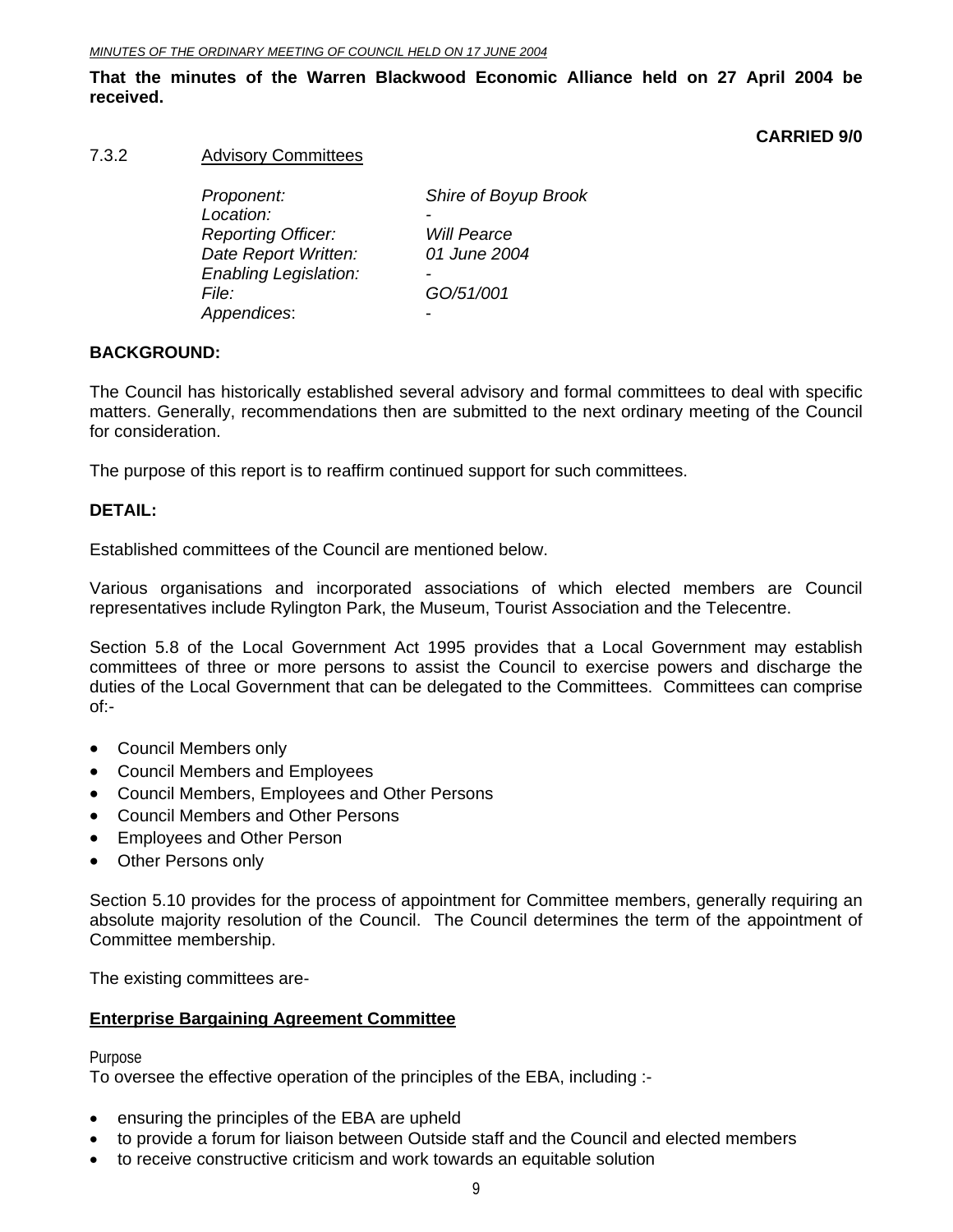#### *MINUTES OF THE ORDINARY MEETING OF COUNCIL HELD ON 17 JUNE 2004*

#### Membership

- Three elected members of the Council
- Three members of the outside workforce elected by the outside workforce
- Chief Executive Officer (ex Officio)
- Manager of Works and Services (ex Officio)

Term of appointment

- Elected Members 31 May annually
- Outside Staff Representatives by election

The Department of Local Government and Regional Development, during the CEO support Programme 2003, advised that this current mechanism for negotiating EBAs should be discontinued as the Local Government Act 1995 requires the CEO to deal with employment issues.

#### **Bushfire Advisory Committee**

#### Purpose

To provide advice and recommendations to the Council on matters pertaining to the management of the control of Bush Fires within the Shire of Boyup.

#### Membership

- One elected member of Council
- Two representatives from each of the Bush Fire Brigades
- Five persons nominated at the Annual General meeting of Bush Fire Brigades to accept the positions of :-
	- ♦ Chief Fire Control Officer
	- ♦ First and Second Chief Fire Control Officers,
	- ♦ Communications Officer (and deputy)
	- ♦ Training Officer (and deputy)
	- ♦ Weather Officer (and deputy)

Term of appointment

- Elected Members 31 May annually.
- All other members annually, until the Annual General meeting of Bush Fire Brigades is held.

### **Townscape (Waters Edge) Advisory Committee**

It is recommended that the purpose of the Committee be to provide advice and recommendations to the Council on enhancing the environs of the townsite including:-

- **Median Islands**
- **Footpaths and undeveloped road reserves**
- Reserves, parks and gardens
- **Entrance statements**
- **Signage**

The extent of the townsite for the purposes of the Townscape Advisory Committee should incorporate all those areas included under the gross rental valuation system, and generally described as that area bounded by the Boyup Brook /Bridgetown Road (Saleyards), Boyup Brook/Donnybrook Road (Powertak), Boyup Brook / Kojonup Road (Bridge) and Dinninup Road (Bridge).

It is recommended that the purpose of the Committee be to provide advice and recommendations to the Council on enhancing the environs of the townsite including:-

• Median Islands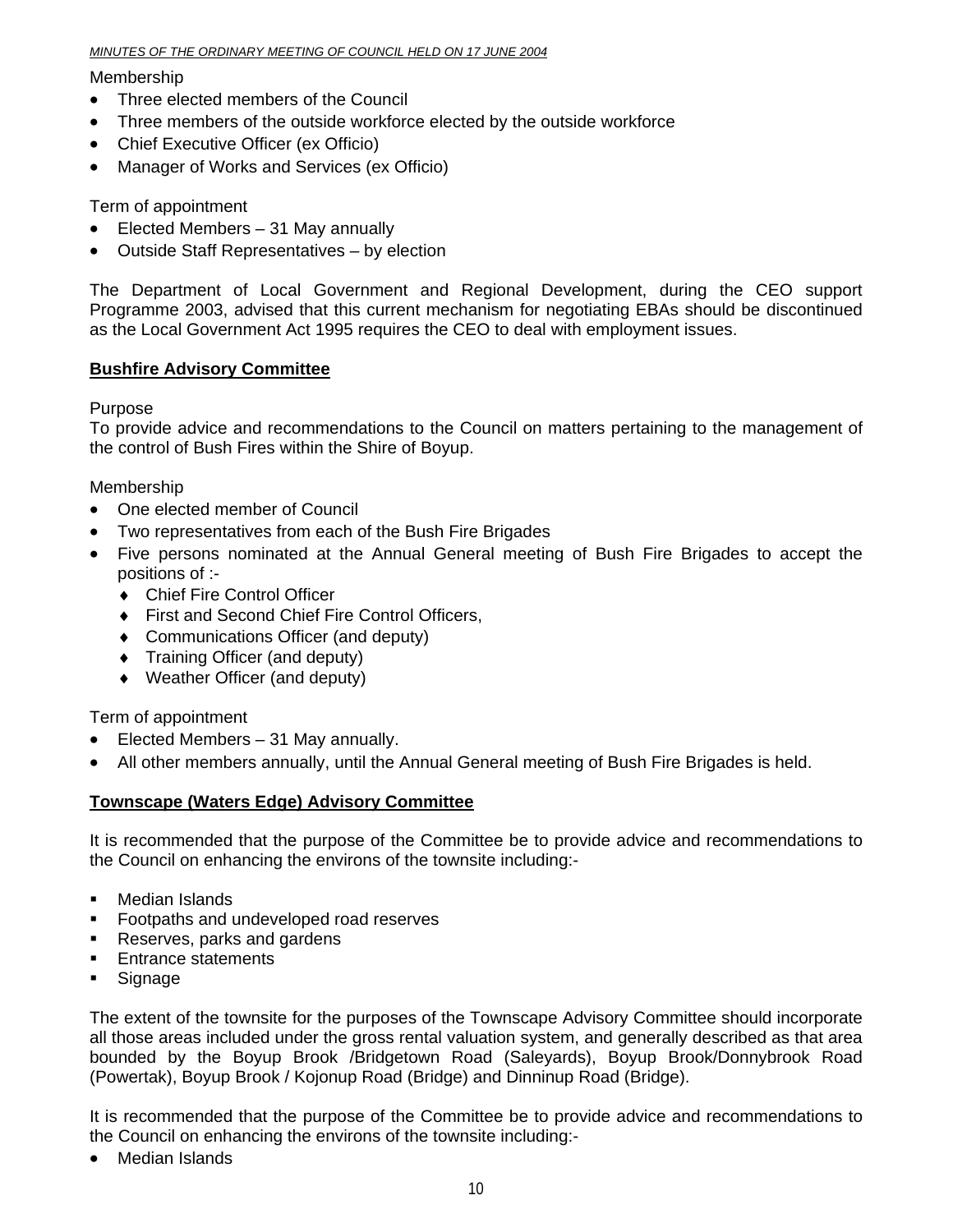- Footpaths and undeveloped road reserves
- Reserves, parks and gardens
- Entrance statements
- Signage

Membership

- Three elected Members
- Up to four community members

Term of appointment

• 31 May annually

#### **Recreation and Leisure Advisory Committee**

Purpose

To provide advice and recommendations to the Council on Recreational and Leisure Activities and Recreational Opportunities for the Shire to the extent of:-

- Preparations of plans for enhancement of such opportunities.
- Applications for funding assistance from the Council or outside organisations resources, (Grant Applications).
- Development of Business/Management Plans for recreational and leisure facilities.

#### Membership

- Three Elected Members.
- Up to four community representatives.

Term of appointment

• 31 May annually

### **Development Services Committee**

Purpose

• To submit recommendations to the Council in relation to development applications requiring a resolution of the Council.

Membership

• Four Elected Members.

Term of appointment

• 31 May annually

#### **Strategic and Finance Occasional Committee**

#### Purpose

To provide advice and recommendations to the Council on significant matters dealt with by the Chief Executive Officer to the extent of:-

- such strategic and significant matters as referred to the Committee for further investigation by Council resolution.
- financial management issues.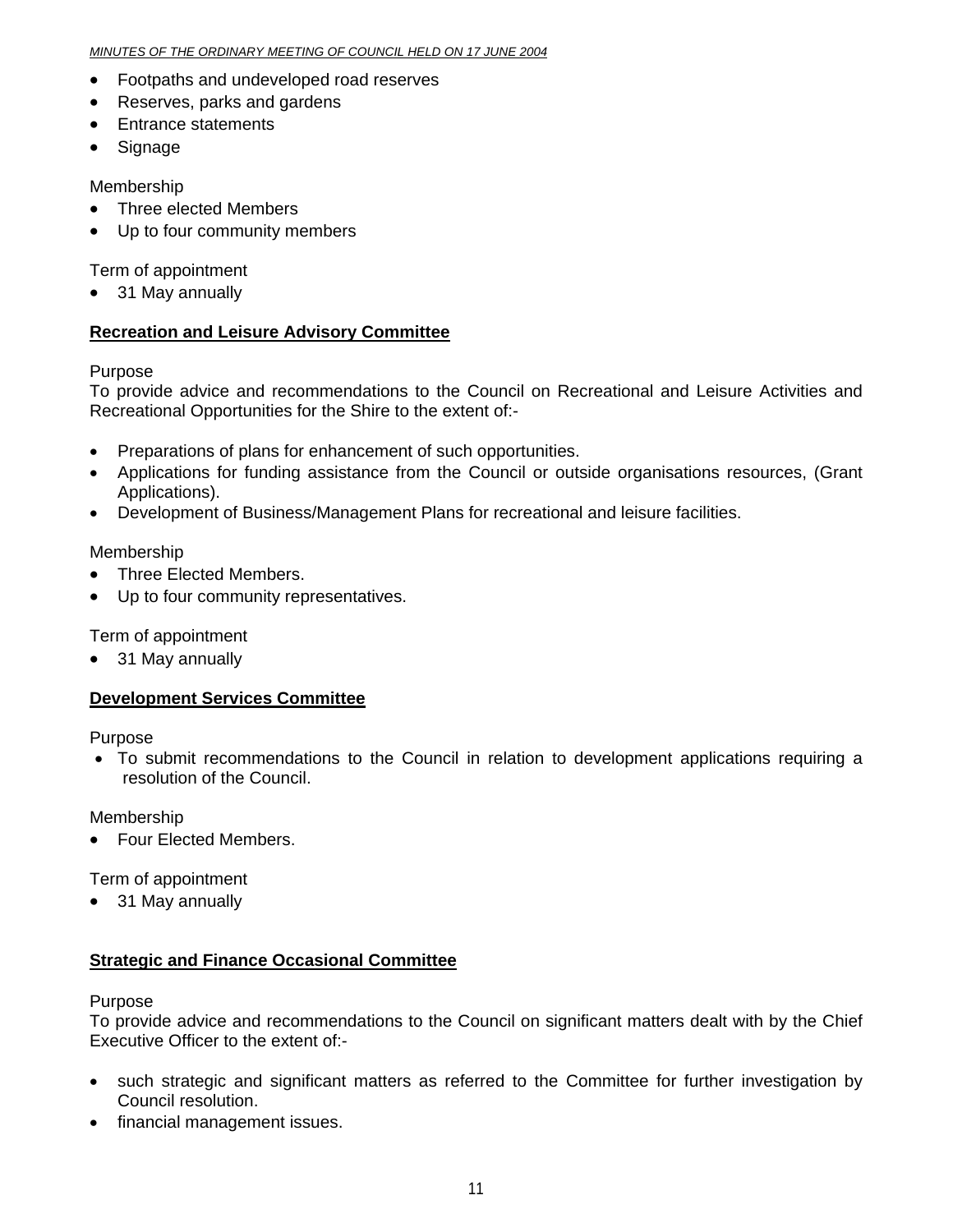#### *MINUTES OF THE ORDINARY MEETING OF COUNCIL HELD ON 17 JUNE 2004*

Membership

• Five Flected Members.

Term of appointment

• 31 May annually

#### **COMMENT:**

The establishment of Advisory Committees follows the intention of the Local Government Act 1995, viz. 'Greater Community participation in the decision in affairs of Local Governments'.

Provided the meetings are properly structured and members are committed to the task, Advisory Committees can be a valuable source of feedback from the wider community including an indication of the services desired and the extent to which the community are prepared to pay for the services.

The Advisory Committees can also act as a dissemination point for information, allowing community members to appreciate the complex issues which Local Governments face.

It is recommended that the Council endorse the committee structures noted above, with the exception of the EBA committee.

#### **MOVED: Cr Oversby SECONDED: Cr Broadhurst**  SECONDED: Cr Broadhurst

**That the Council endorse the following committees established in accordance with Sections 5.8, 5.18 of the Local Government Act 1995:-** 

**1 Bushfire Advisory Committee** 

#### *Purpose*

• **To provide advice and recommendations to the Council on matters pertaining to the management of the control of Bush Fires within the Shire of Boyup.** 

#### *Membership*

- **One elected member of the Council.**
- **Two representatives from each of the Bush Fire Brigades.**
- **Five persons nominated at the Annual General meeting of Bush Fire Brigades to accept the positions of: -** 
	- ♦ **Chief Fire Control Officer**
	- ♦ **First and Second Chief Fire Control Officers,**
	- ♦ **Communications Officer (and deputy)**
	- ♦ **Training Officer (and deputy)**
	- ♦ **Weather Officer (and deputy)**

#### *Term of appointment*

- **Elected Member 31 May annually**
- **All other members annually, until the Annual General meeting of Bush Fire Brigades is held.**
- **2 Townscape (Waters Edge) Advisory Committee**

#### *Purpose*

**To provide advice and recommendations to the Council on enhancing the environs of the townsite including: -** 

• **Median Islands.**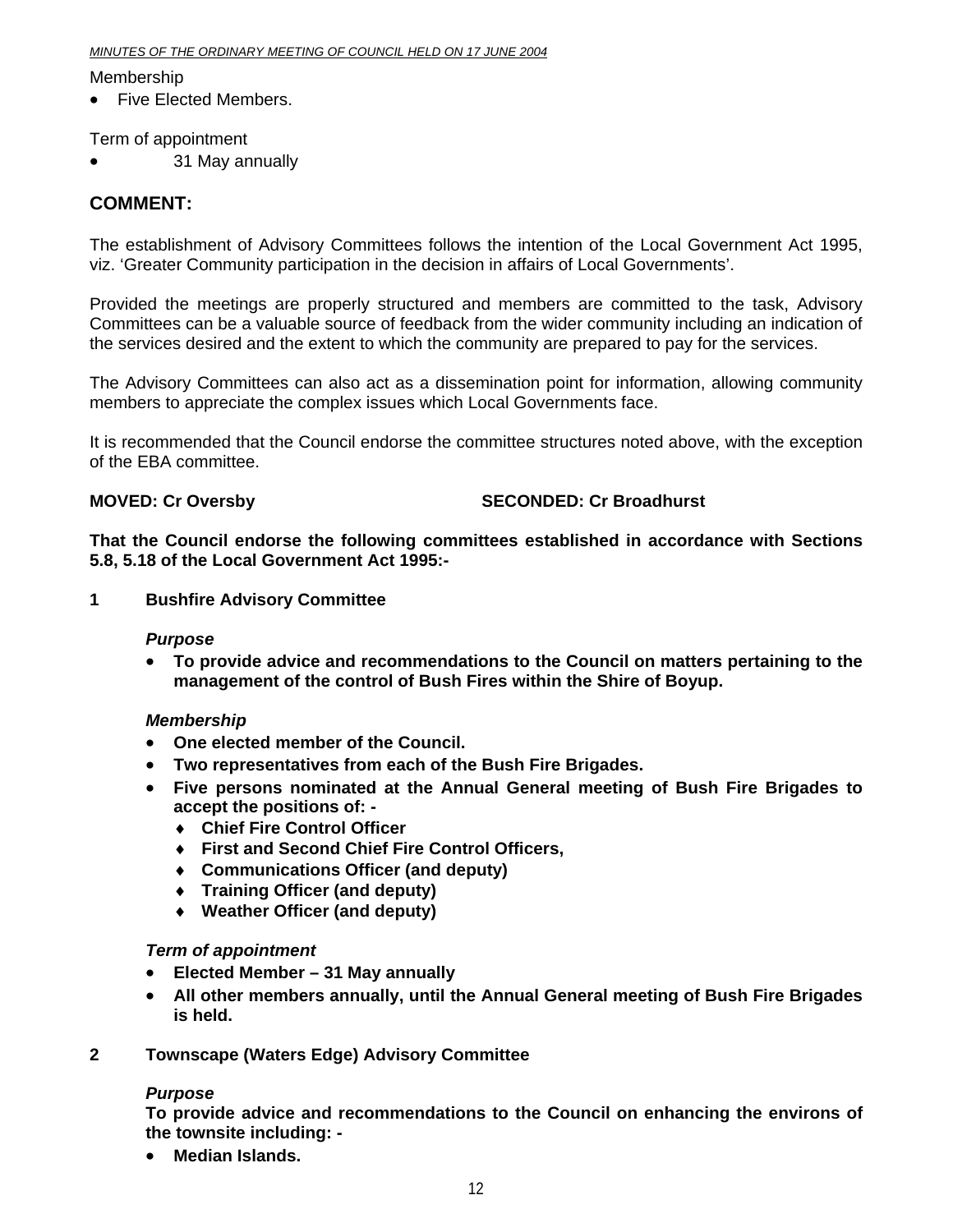- **Footpaths and undeveloped road reserves.**
- **Reserves, parks and gardens.**
- **Entrance statements.**
- **Signage.**

#### *Membership*

- **Three Elected Members**
- **Up to four community members.**

#### *Term of appointment*

- **31 May annually.**
- **3 Recreation and Leisure Advisory Committee**

#### *Purpose*

**To provide advice and recommendations to the Council on Recreational and Leisure Activities and Recreational Opportunities for the Shire to the extent of:-** 

- **Preparations of plans for enhancement of such opportunities.**
- **Applications for funding assistance from the Council or outside resources, (Grant Applications).**
- **Development of Business/Management Plans for recreational and leisure facilities.**

#### *Membership*

- **Three Elected Members.**
- **Up to four community representatives.**

#### *Term of appointment*

- **31 May annually**
- **4 Development Services Committee**

#### *Purpose*

• **To submit recommendations to the Council in relation to development applications requiring a resolution of the Council.** 

#### *Membership*

• **Four Elected Members.** 

#### *Term of appointment*

- **31 May annually**
- **5 Strategic and Financial Occasional Committee**

#### *Purpose*

**To provide advice and recommendations to the Council on significant matters dealt with by the Chief Executive Officer to the extent of:-** 

- **such strategic and significant matters as referred to the Committee for further investigation by Council resolution.**
- **financial management issues.**

#### *Membership*

• **Five Elected Members.**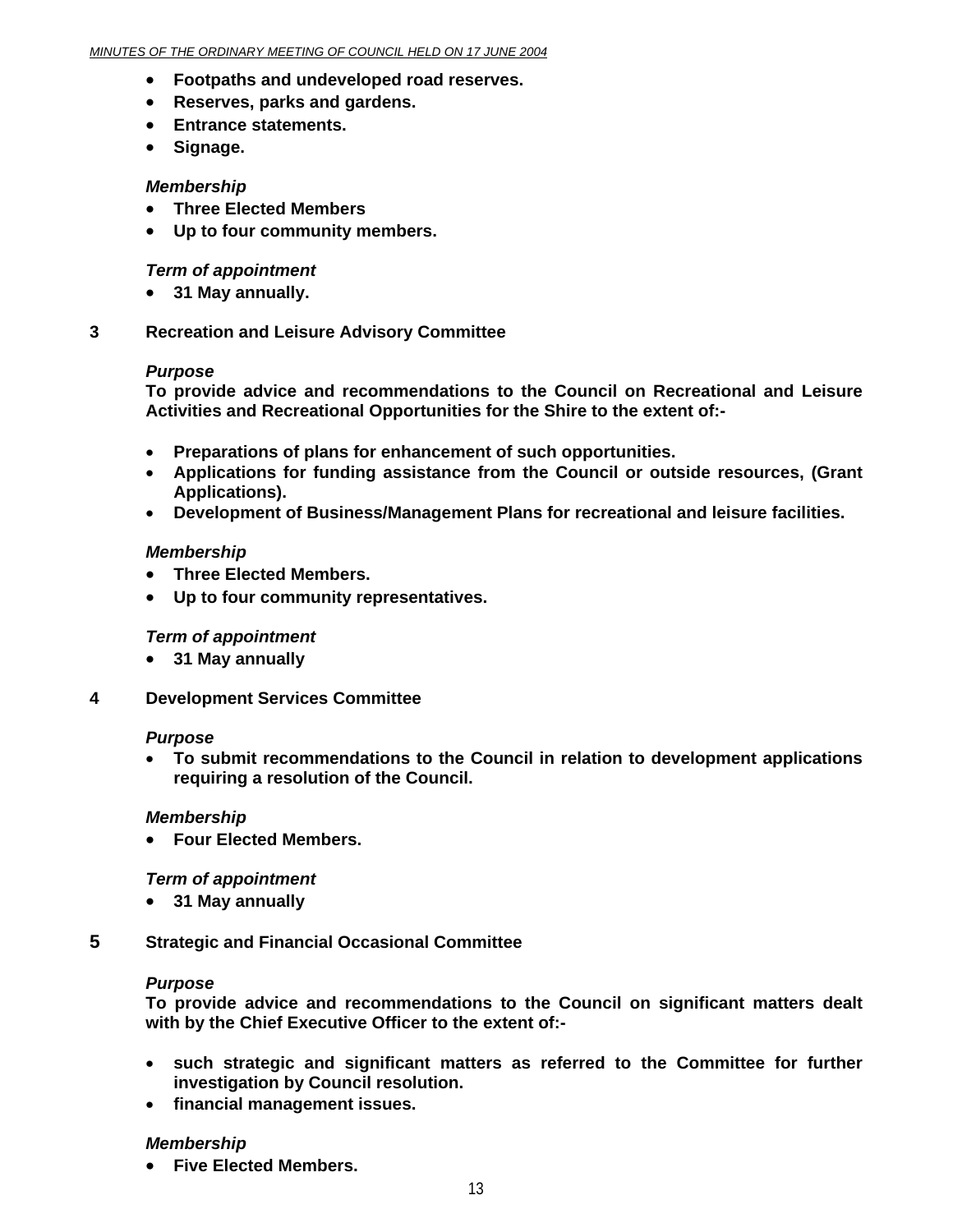#### *Term of appointment*

• **31 May annually**

#### **CARRIED 9/0**

Cr Downing declared an impartiality interest in the following item due to his son being a member on the Recreation & Leisure Advisory Committee as a community delegate.

**MOVED: Cr Oversby SECONDED: Cr Downing SECONDED: Cr Downing 3** 

**That the Council go into a committee to allow members free discussion on the matter.** 

 **CARRIED 9/0** 

**MOVED: Cr Downing Case Conduct 2018 SECONDED: Cr Broadhurst** 

#### **That the Council close committee.**

 **CARRIED 9/0** 

#### 7.3.3 Vacancies – Council Committees and Community Groups

 *Proponent: Shire of Boyup Brook Location: General Reporting Officer: Will Pearce Date Report Written: 01 June 2004 Enabling Legislation: - File: GO/51/001 Appendices*: -

#### **BACKGROUND:**

It is usual to review annually the necessity for and participation by Councillors on several Council established Committees, together with various organisations in the community which require, by their constitutions or tradition, representation by the Council.

#### **DETAIL:**

In June 2003, appointments were made as per the below listing:-

- ¾ Development Services Committee Crs. Marshall, Moir, Downing, Mondy (Deputy Cr. Oversby)
- ¾ Townscape Advisory Committee Crs. Ginnane, Broadhurst, Purse (Deputy Cr. Marshall)

Community Delegates: R Halligan, W Bergin, E Muncey, E Biddle

- $\triangleright$  Bush Fire Advisory Committee Cr. Blackburn (Deputy Cr. Oversby)
- ¾ Enterprise Bargaining Agreement Committee (EBA) Crs. Downing, Oversby, Blackburn (Deputy Cr. Ginnane)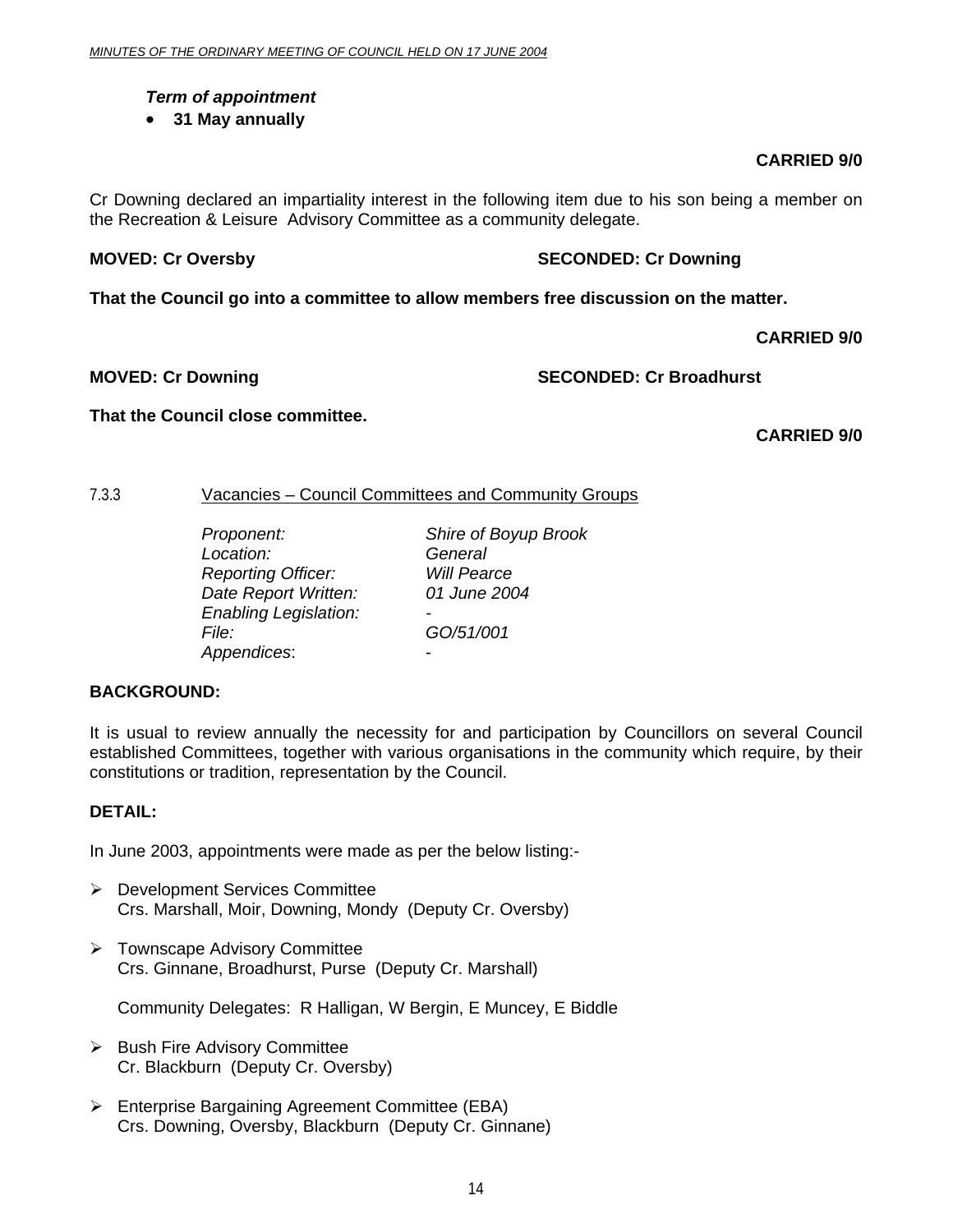#### *MINUTES OF THE ORDINARY MEETING OF COUNCIL HELD ON 17 JUNE 2004*

 $\triangleright$  Recreation and Leisure Advisory Committee Crs. Broadhurst, Purse, Oversby (Deputy Cr. Mondy)

Community Delegates: K Bleechmore, R Douglas, G Downing

- $\triangleright$  Rylington Park Cr. Blackburn (Deputy Cr. Purse)
- ¾ Conservation/ Blackwood Basin Group Cr. Mondy (Deputy Cr. Purse)
- ¾ WA Local Government Association ( South West Zone ), WALGA, CSCA Cr. Ginnane (Deputy Cr. Mondy, has voting rights at WALGA & CSCA AGMs)
- ¾ Warren Blackwood Economic Alliance Cr. Ginnane (Deputy Cr. Moir)
- $\triangleright$  Road Matters Cr. Moir (Deputy Cr. Oversby*)*
- $\triangleright$  Health Matters Cr. Downing (Deputy Cr. Broadhurst)
- $\triangleright$  Telecentre Cr. Oversby (Deputy Cr. Ginnane)
- $\triangleright$  Flax Mill Matters Cr. Marshall (Deputy Cr. Ginnane)
- ¾ Tourism Matters Cr. Broadhurst (Deputy Cr. Oversby)
- ¾ Waste Management Matters Cr. Blackburn (Deputy Cr. Oversby)
- ¾ Strategic and Finance Support Occasional Committee Crs. Ginnane, Downing, Mondy, Marshall (Deputy Cr. Moir)

The EBA committee was considered by the Council in the previous report.

#### **COMMENT:**

It is recommended that the Council consider appointments as follows:-

*Shire President* WA Local Government Association ( South West Zone ), WALGA, CSCA Warren Blackwood Economic Alliance Townscape Advisory Committee Strategic and Finance Occasional Committee

*Cr Blackburn* Bush Fire Advisory Committee Townscape Advisory Committee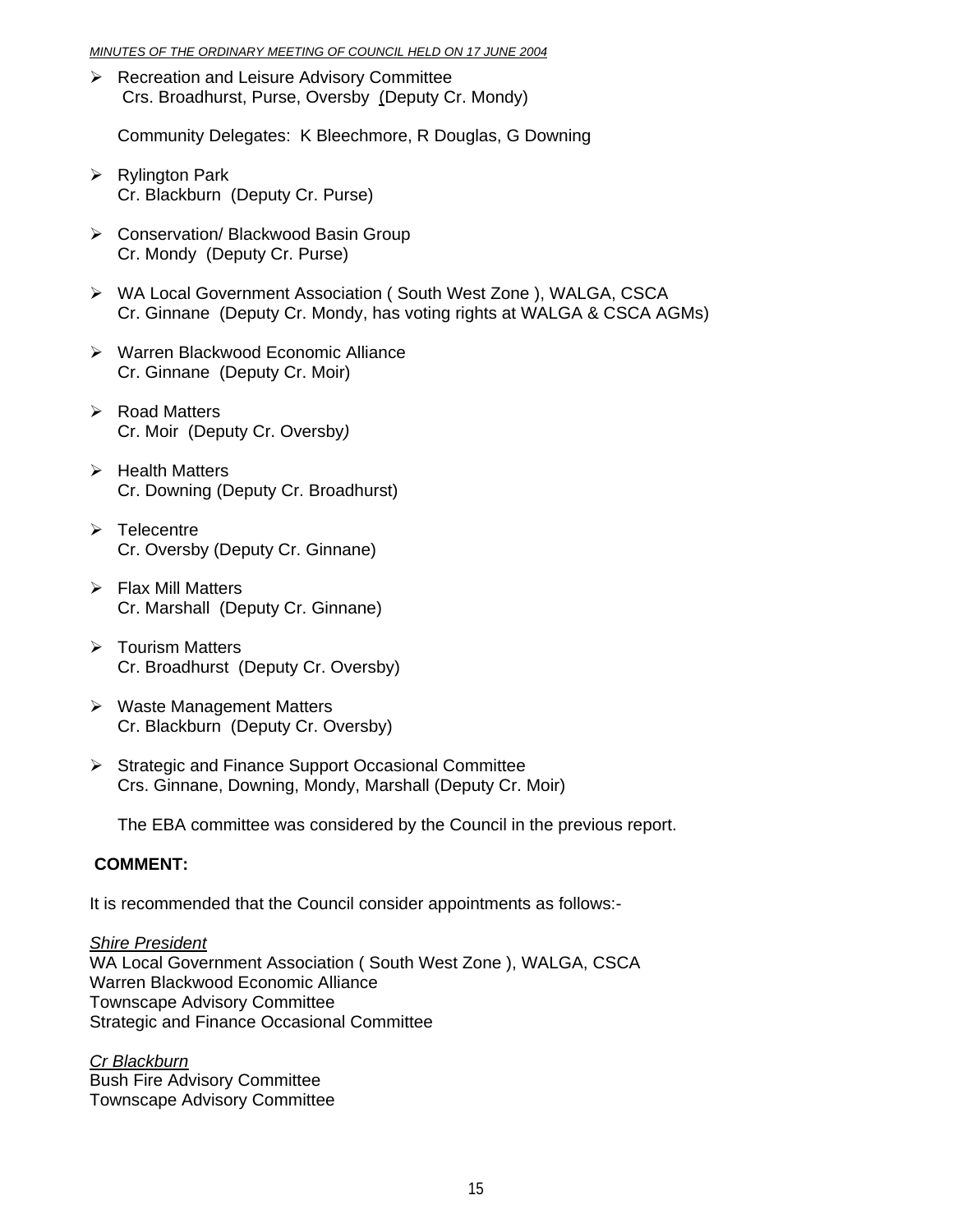*Cr Broadhurst* Recreation and Leisure Occasional Committee Townscape Advisory Committee Tourism

*Cr Downing* Health Matters Development Services Committee Strategic and Finance Occasional Committee

*Cr Marshall* Development Services Committee Flax Mill Matters Strategic and Finance Occasional Committee

*Cr Moir* Development Services Committee Warren Blackwood Economic Alliance (Deputy) Telecentre (Deputy) Roads Representative Strategic and Finance Occasional Committee

*Cr Mondy* Conservation/Blackwood Basin Group Development Services Committee Rylington Park (Deputy) WA Local Government Association ( South West Zone ), WALGA, CSCA (Deputy) Strategic and Finance Occasional Committee

*Cr Oversby* Recreation & Leisure Advisory Committee Roads Representative (Deputy) Waste Management Matters **Telecentre** 

*Cr Purse* Recreation and Leisure Advisory Committee Rylington Park

Please note that deputy positions have been created for those committees or groups where left blank in the recommendation. The Council is requested to fill these positions prior to endorsing the appointments.

The Council also needs to endorse community representatives on the Recreation and Leisure Advisory and Townscape Advisory Committees.

Nominations for these positions were invited in the May edition of the Boyup Gazette.

Unfortunately, no written nominations were received, however several current members have indicated verbally that they are willing to continue for a further 12 months. These include E Muncey and R Halligan who wish to remain on the Townscape Committee and K Bleechmore, R Douglas, G Downing on the Recreation and Leisure Committee.

It is suggested that the Council considers the appointments as noted in the recommendation above.

#### **MOVED: Cr Mondy SECONDED: Cr Downing**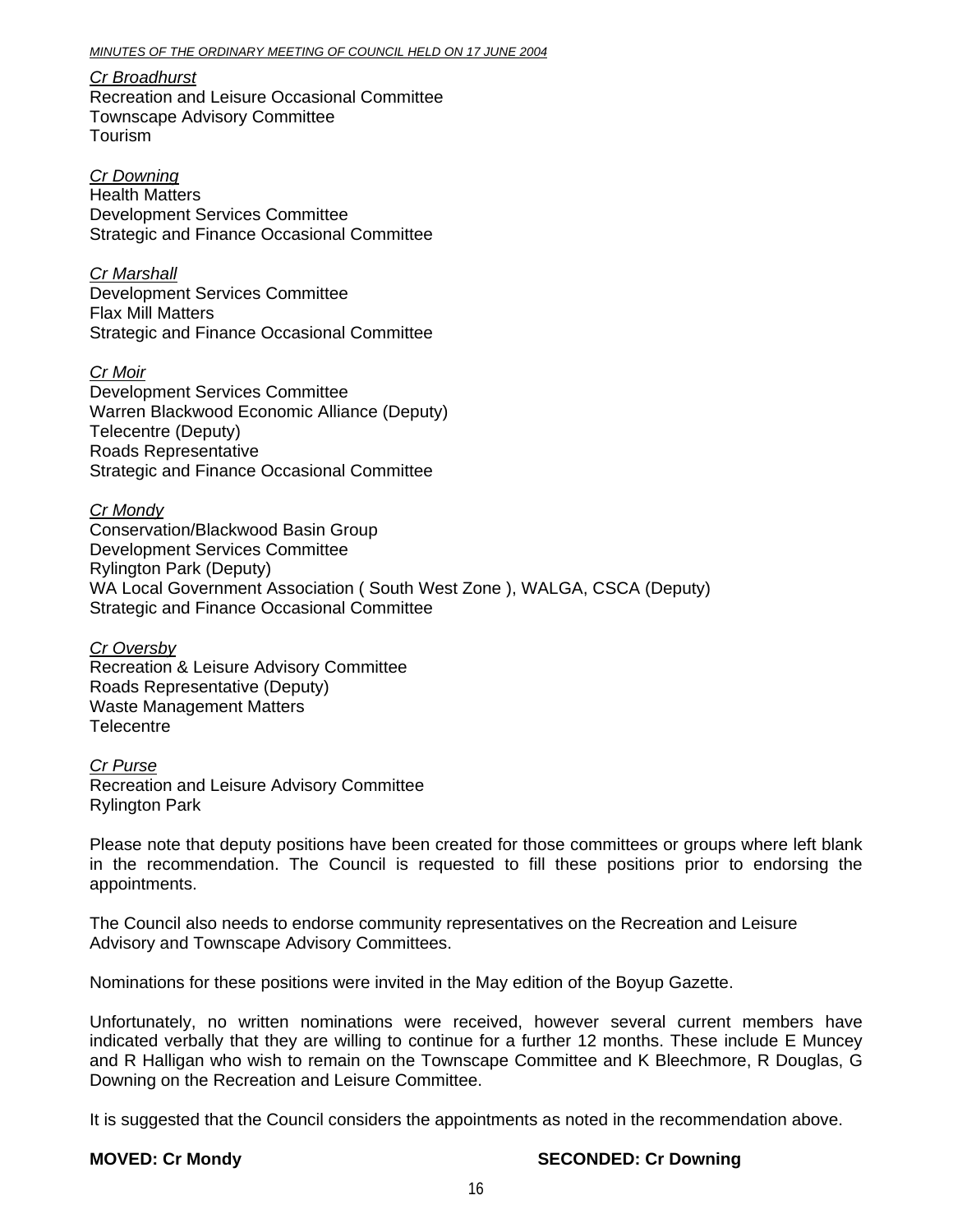**That consideration be given to appointing delegates to the following Council Committees and external organisations:-** 

- ¾ **Development Services Committee Crs. Blackburn, Moir, Downing, Mondy (Deputy Cr. Ginnane)**
- ¾ **Townscape Advisory Committee Crs. Marshall, Broadhurst, Purse (Deputy Cr. Downing)**

**Community Delegates: R Halligan, E Muncey, E Biddle** 

- ¾ **Bush Fire Advisory Committee Cr. Oversby (Deputy Cr. Blackburn)**
- ¾ **Recreation and Leisure Advisory Committee Crs. Broadhurst, Purse, Oversby (Deputy Cr. Mondy)**

**Community Delegates: K Bleechmore, R Douglas, G Downing** 

- ¾ **Rylington Park Cr. Blackburn (Deputy Cr. Purse)**
- ¾ **Conservation/ Environment Cr. Mondy**
- ¾ **WA Local Government Association ( South West Zone ), WALGA, Cr. Ginnane (Deputy Cr. Downing has voting rights at WALGA AGMs)**
- ¾ **Warren Blackwood Economic Alliance Cr. Ginnane (Deputy Cr. Broadhurst)**
- ¾ **Road Matters Cr. Moir (Deputy Cr. Oversby***)*
- ¾ **Health Matters Cr. Downing (Deputy Cr. Marshall)**
- ¾ **Telecentre Cr. Oversby (Deputy Cr. Downing)**
- ¾ **Flax Mill Matters Cr. Marshall (Deputy Cr. Broadhurst)**
- ¾ **Tourism Matters Cr. Broadhurst (Deputy Cr. Oversby)**
- ¾ **Waste Management Matters Cr. Blackburn (Deputy Cr. Oversby)**
- ¾ **Strategic and Finance Support Occasional Committee Crs. Ginnane, Downing, Mondy, Moir, Marshall**
- ¾ **Local Emergency Management Committee Cr Ginnane**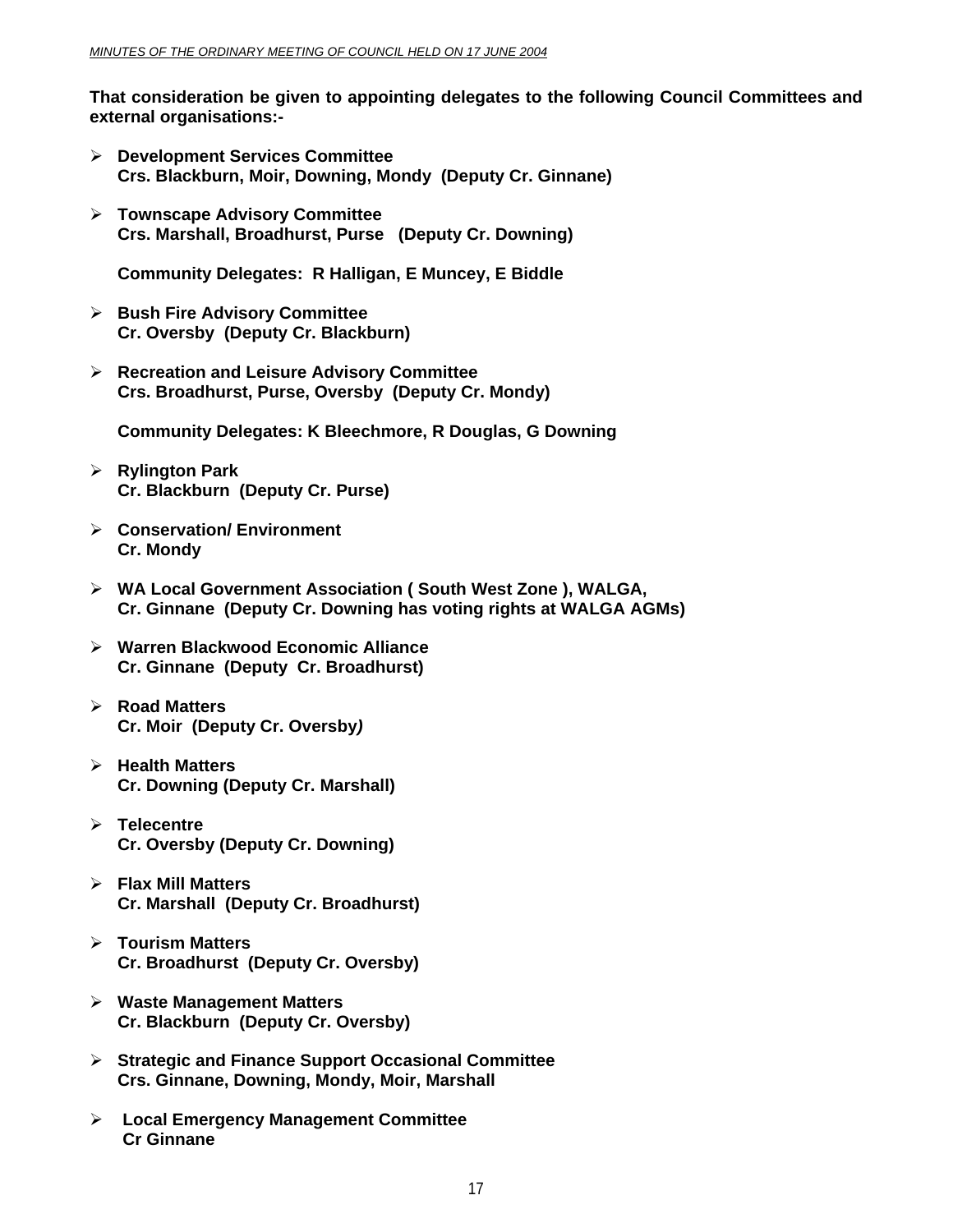#### 7.3.4 Delegations of Authority

| Proponent:                   | Shire of Boyup Brook                   |
|------------------------------|----------------------------------------|
| Location:                    |                                        |
| <b>Reporting Officer:</b>    | <b>Will Pearce</b>                     |
| Date Report Written:         | 01 June 2004                           |
| <b>Enabling Legislation:</b> | Section 5.42 Local Government Act 1995 |
| File:                        | GO/15/004                              |
| Appendices:                  |                                        |

#### **BACKGROUND:**

The Local Government Act 1995 requires local governments to review their delegations of authority on an annual basis.

The purpose of this report is to review all previous delegations to officers.

#### **DETAIL:**

A local government may delegate by an absolute majority to the Chief Executive Officer the exercise of any of its powers or the discharge of any of its duties other than those mentioned by Section 5.43 of the Local Government Act 1995. Section 5.43 provides that a local government cannot delegate any of the following powers or duties:-

- Any power or duty that requires a decision of an absolute majority or a 75% majority of the local authority.
- Accepting a tender which exceeds an amount determined by the local authority for the purpose of the delegation
- Acquiring or disposing of any property valued at an amount exceeding an amount by the local authority for the purpose of the delegation
- Any of the local government powers under the sections relating to payment for attending meetings.
- Borrowing money on behalf of the local authority
- Hearing or determining an objection of pursuant to Section 9.5 of the Local Government Act
- Any power or duty that requires the approval of the Minister of Governor

The purpose of permitting a local authority to delegate powers and duties is in recognition of how the efficiency of an organisation and hence its service to the public could be improved by delegation.

The Council can only delegate powers and duties to the Chief Executive Officer (Section 5.42) not to other employees, except under other legislation. The Chief Executive Officer can however delegate powers and duties to other employees (Section 5.44). In all cases, delegations are to be made in writing, with records being kept in accordance with regulations in relation to the exercise of the power or discharge of the duty.

#### **COMMENT:**

Following an extensive review in July 2002 the Council approved the 'Shire of Boyup Brook Register of Delegations of Authority' as presented.

The register is laid on the table (please contact the CEO's Secretary should you wish to be provided with a further copy of the document).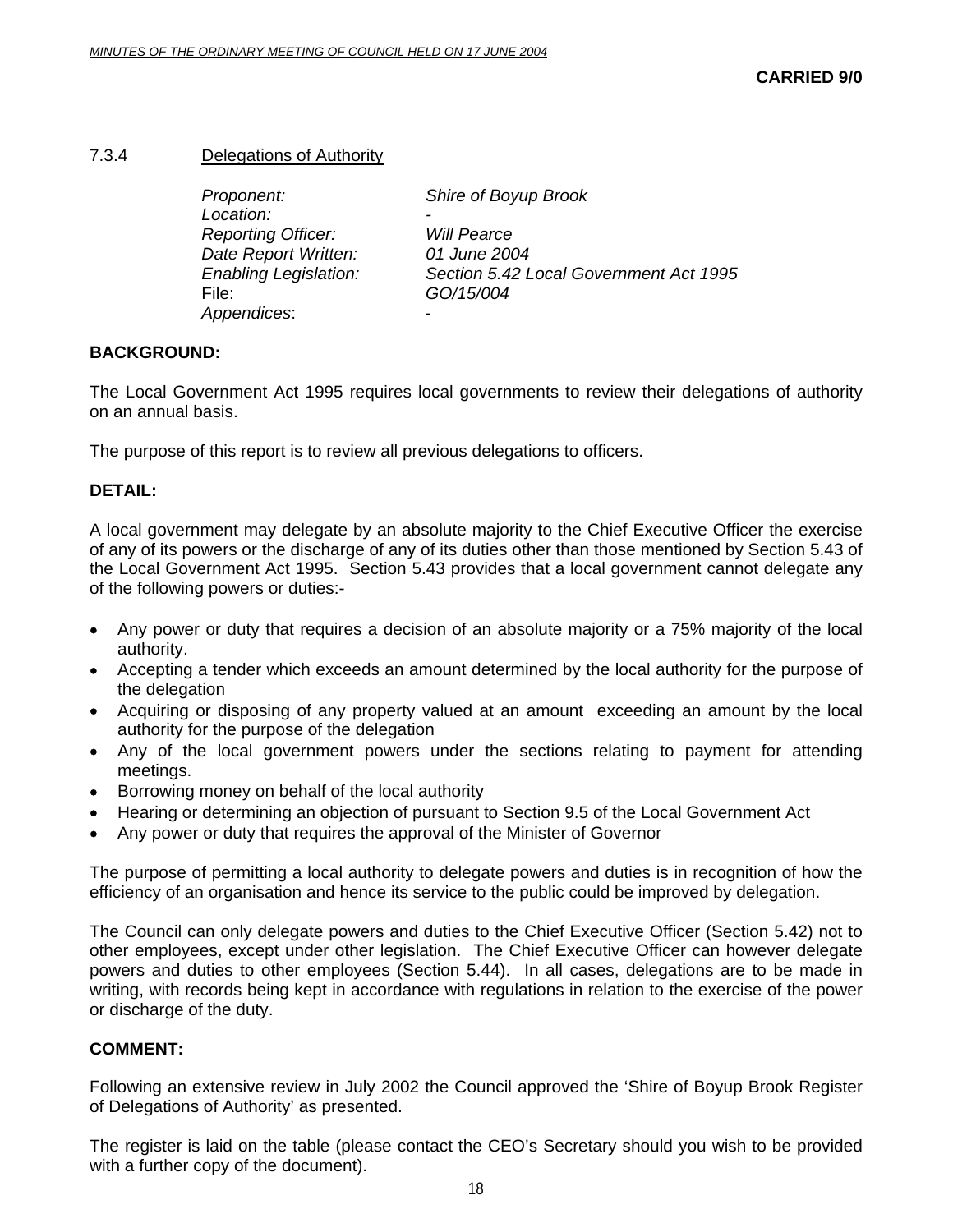A further review of the register by the CEO finds that the document remains appropriate to continue the timely and effective management of the Council's operations.

It is suggested that the Council endorses the review of the delegations of authority within the 'Shire of Boyup Brook Register of Delegations of Authority' reviewed by the Council in June 2003.

#### **MOVED: Cr Mondy SECONDED: Cr Ginnane**

**That the Council endorses the review of the delegations of authority within the 'Shire of Boyup Brook Register of Delegations of Authority' adopted by the Council in July 2003.** 

#### **CARRIED 9/0**

7.3.5 Boyup Brook Football Club

 *Proponent: Boyup Brook Football Club Location: - Reporting Officer: Keith Jones Date Report Written: 01 June 2004 Enabling Legislation: Local Government Act 1995 File: - Appendices*: -

#### **BACKGROUND:**

An outstanding shire loan to the Boyup Brook Football Club of \$7,084 was brought to Council's attention for resolution in both April and June 2003.

At its June 2003 meeting the Council resolved:-

*"That the item be laid on the table until June 2004."*

#### **DETAIL:**

At its April 2003 meeting the Council considered the following recommendation which was subsequently lost:-

*'That the Council forgive the remaining debt relating to a shire loan taken out by the Boyup Brook Football Club for \$7,084.'* 

The club was advised that it would be required to repay the loan which was originally for the construction of the squash courts.

The Boyup Brook Football Club responded and writes:-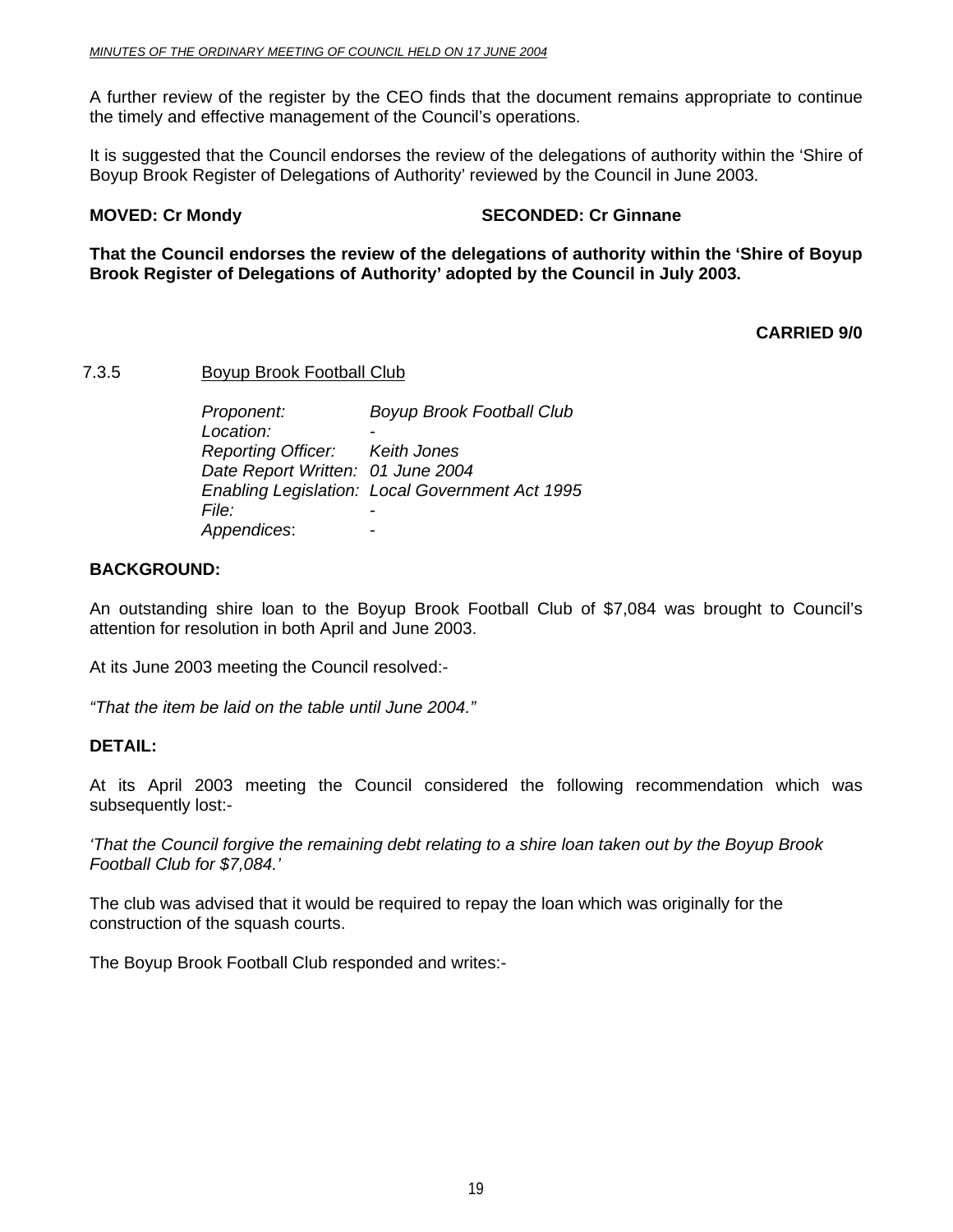Thank you for your letter of 6 May, which was discussed at this Club's subsequent **June Committee meeting.** 

In connection with the Squash Courts facility and the amount showing as outstanding. I am instructed to respond with the following:

The idea that the Courts building be handed over to the Shire Council was to enable the Courts to be better utilised by the community of Boyup Brook and at the same time to rid the Football Club of the \$7.000 debt. The Football Club has no desire to relinquish the Squash Courts, and still have to find the \$7,000.

With the majority of costs already paid on the Squash Courts, the Football Club has been quite prepared to forfeit its substantial asset in that building for the benefit of the whole of Boyup Brook, and the Committee feels that the Council has been ungracious in demanding full repayment.

For your information:

In 1995, again a lean year for the Club's finances, the then Club President, Richard Turner was informed by Peter Webster - Shire CEO, and the late Robin Lloyd negotiating on behalf of the Football Club, that the outstanding part of the loan on the Squash Courts would be "left on the table" for when and if the Squash Club got going again, or someone found another use for them. This remained the case up until receipt of the Shire Finance & Administrator's letter in February.

#### **COMMENT:**

The club continues to play but it would appear that the committee addresses its future on a year-toyear basis.

The squash courts have been managed by the shire since October 2003 earning minimum income from light meters.

It is suggested that the Council further consider the remaining debt relating to a shire loan taken out by the Boyup Brook Football Club for \$7,084 based on information indicated above.

#### **MOVED: Cr Purse SECONDED: Cr Mondy**

**That the Council waiver the remaining debt relating to a shire loan taken out by the Boyup Brook Football Club for \$7,084.** 

**MOVED: Cr Moir SECONDED: Cr Downing** 

**That this item be laid on the table.** 

**CARRIED 7/2**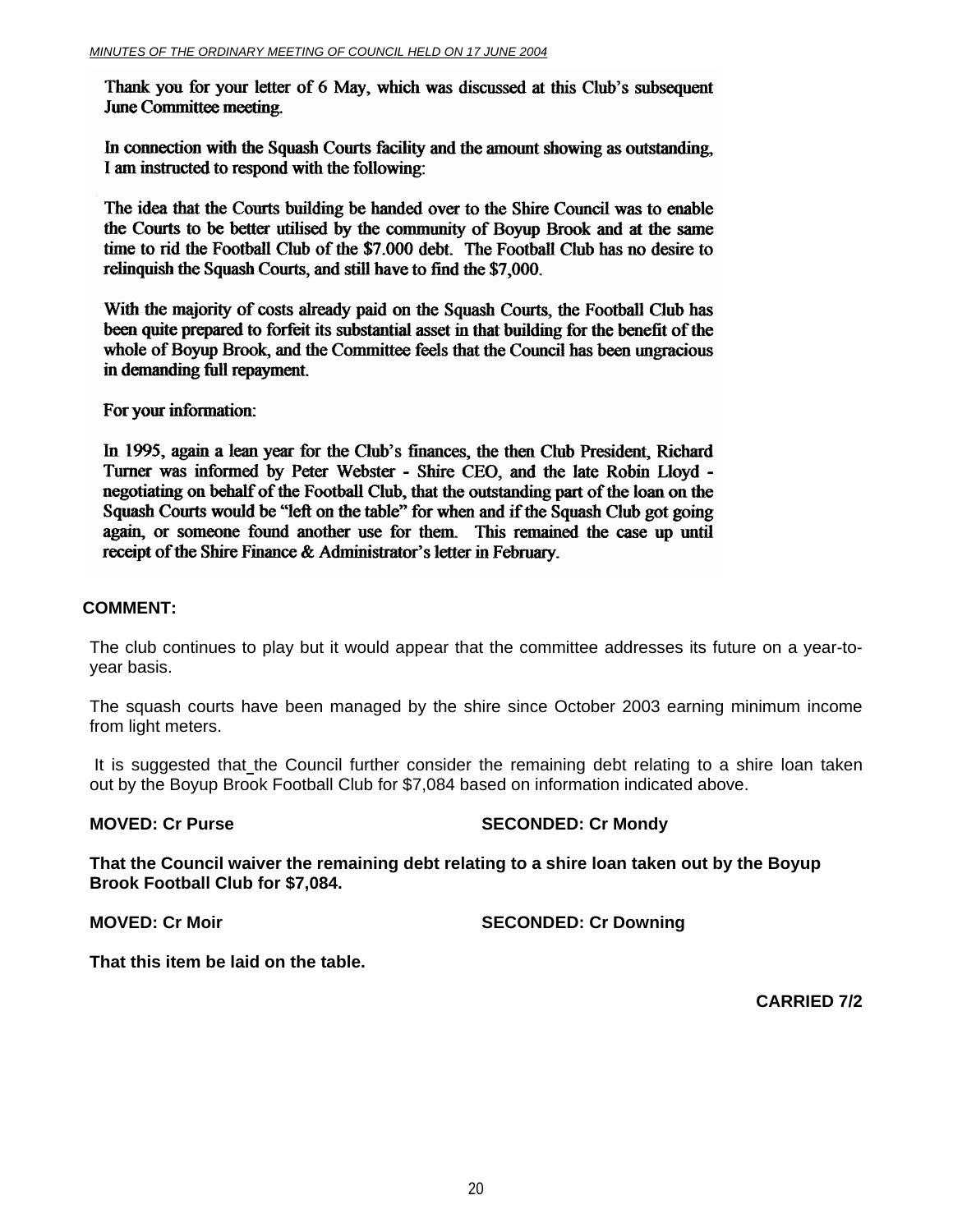*MINUTES OF THE ORDINARY MEETING OF COUNCIL HELD ON 17 JUNE 2004*

The Cr Marshall declared an financial interest in the following item.

#### **MOVED: Cr Moir** SECONDED: Cr Mondy

**That Cr Marshall be allowed to remain in Chambers and advise on the following item 7.3.6 with voting rights revoked.** 

**CARRIED 8/0** 

7.3.6 Policy Manual

| Proponent:                   | Shire of Boyup Brook                   |
|------------------------------|----------------------------------------|
| Location:                    |                                        |
| <b>Reporting Officer:</b>    | <b>Will Pearce</b>                     |
| Date Report Written:         | 01 June 2004                           |
| <b>Enabling Legislation:</b> | Section 5.42 Local Government Act 1995 |
| File:                        | CM/43/001                              |
| Appendices:                  | 1.5 Policy Manual                      |

#### **BACKGROUND:**

The Local Government Act 1995 requires local governments to review their policy manual on an as needs basis.

The purpose of this report is to formally consider all existing policies.

#### **DETAIL:**

The Policy manual is presented, as a separate document, following an extensive review of existing policies on 24 February and 21 March 2004 by the Council.

#### **COMMENT:**

The Council is requested to adopt the '2004 Shire of Boyup Brook Policy Manual' as presented.

#### **MOVED: Cr Blackburn SECONDED:**

#### **That the 'Housing Incentive Policy' be repealed.**

Lapsed due to want of a seconder.

#### **MOVED: Cr Mondy SECONDED: Cr Purse**

**That the Council adopts the Boyup Brook Policy Manual subject to the 'Donations Policy' last paragraph being deleted that reads:-** 

**"The Council will consider approving funding for up to 3 years to community groups /organisations where the activity is ongoing. This will reduce the group's workload in preparing annual donation applications".** 

**CARRIED 8/1**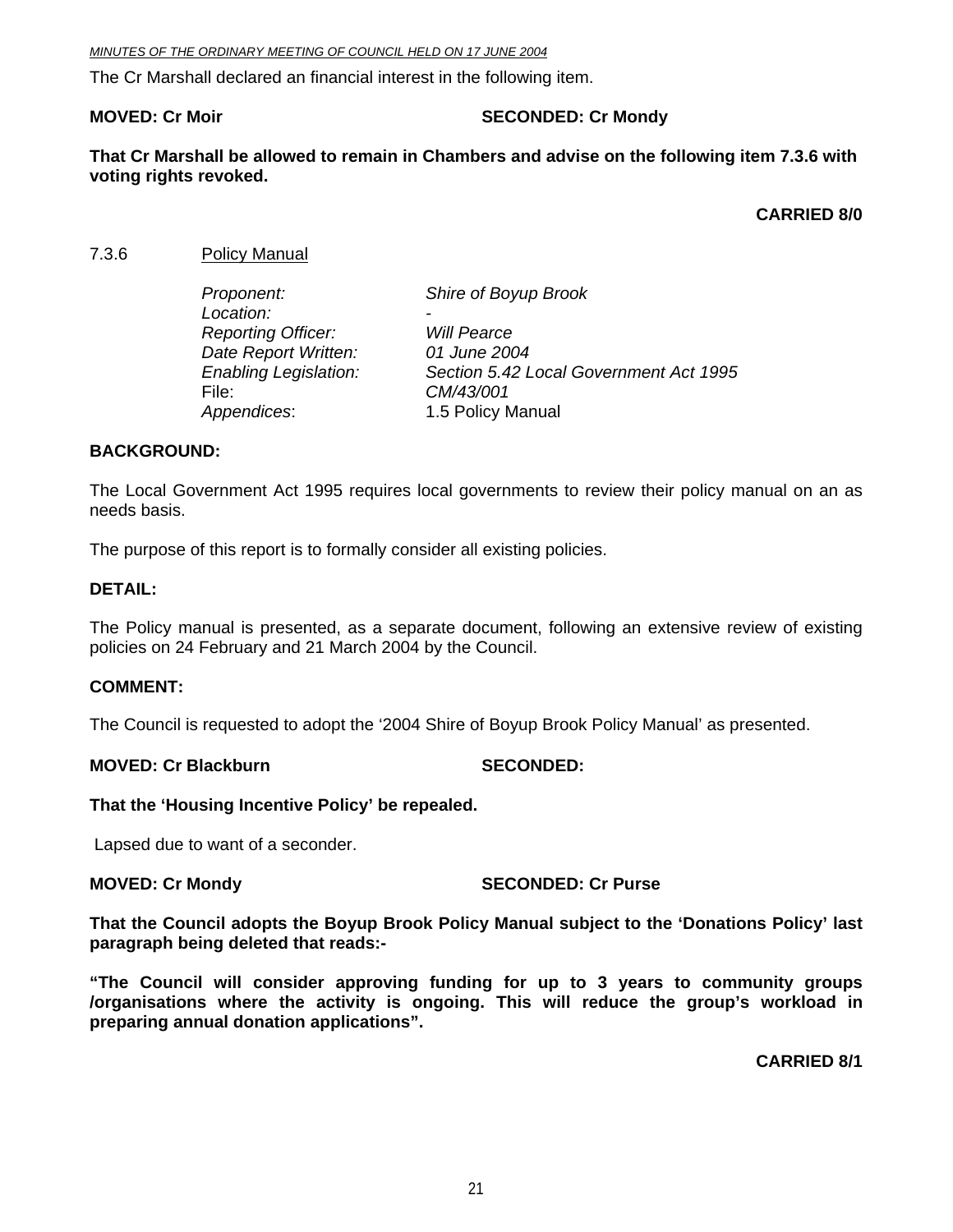#### 7.3.7 Quarterly Financial Report for March 2004

 *Proponent: Shire of Boyup Brook Location: - Reporting Officer: Keith Jones Date Report Written: 12 May 2004 Enabling Legislation: Local Government Act 1995 File: FM/10/003 Appendices*: *As per May appendices* 

#### **BACKGROUND:**

The quarterly financial statements for the March 2004 period were distributed at the May 2004 meeting.

#### **MOVED: Cr Purse SECONDED: Cr Downing**

#### **That the Financial Statements for the March 2004 quarter be received.**

**CARRIED 9/0** 

7.3.8 Survey – Annual Service Delivery

| Proponent:                   | Shire of Boyup Brook         |
|------------------------------|------------------------------|
| Location:                    | -                            |
| <b>Reporting Officer:</b>    | <b>Will Pearce</b>           |
| Date Report Written:         | 01 June 2004                 |
| <b>Enabling Legislation:</b> | <b>Local Government 1995</b> |
| <i>File:</i>                 | CU/16/001                    |
| Appendices:                  | $\overline{\phantom{0}}$     |

#### **BACKGROUND:**

The Strategic Plan identifies that a service Delivery Questionnaire be undertaken annually. The report of the 2004 survey, being the sixth in all, is laid on the table and circulated (separate document).

#### **DETAIL:**

The Local Government Act 1995, requires local governments to adhere to the principles of good governance and monitor and assess its performance in the delivery of services, in particular, those items identified in the Principal Activity Plan.

A suitable survey was identified in the Strategic Plan as a key component to measure organisational performance.

The survey has a focus upon activities that the Council provides as a significant part of annual budget expenditure.

Questions were developed with due recognition of statistical analysis techniques and to provide some consistency enabling comparison over a period of years.

This year for the first time the survey was open to the whole community. Only 200 randomly selected residents were requested to participate in past years with only 60-65 submissions being received. This year we received 125.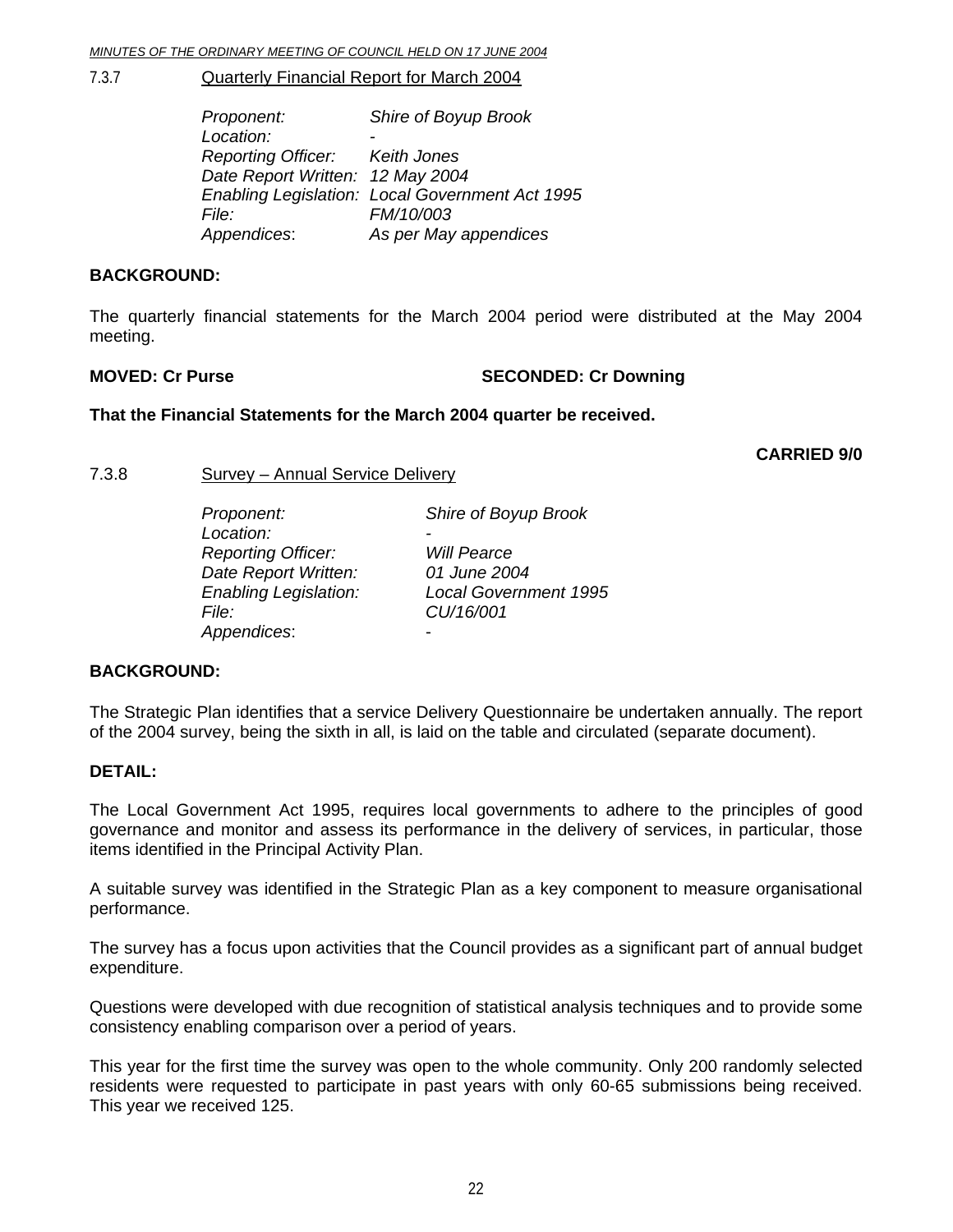#### **COMMENT:**

The survey indicates comparable results to 2003 in most services across the board of which the Council and staff should be proud. The high degrees of service levels that continue to be achieved are certainly noteworthy.

It is suggested that the results of the 2004 Annual Service Delivery Survey, be received.

#### **MOVED: Cr Purse SECONDED: Cr Oversby**

**That the results of the 2004 Annual Service Delivery Survey, be received.** 

**Amendment**

**MOVED: Cr Mondy SECONDED: Cr Downing** 

**That the wording be added to the above motion:- 'and that the names of persons criticised be removed before the document is made available for public viewing'.** 

 **CARRIED 9/0** 

The motion was then put and carried.

**MOVED: Cr Mondy SECONDED: Cr Downing** 

**That the results of the 2004 Annual Service Delivery Survey, be received and that the names of persons, who have had derogatory remarks made about, be removed before the document is made available for public viewing.** 

**CARRIED 9/0** 

7.3.9 Proposed Music Park – Reserve 23783 Jackson Street

 *Proponent: Country Music Club Location: Reserve 23783 Reporting Officer: Will Pearce Date Report Written: 10 June 2004 Enabling Legislation: Local Government Act 1995 File: - Appendices*: *1.8 Concept Plan*

#### **BACKGROUND:**

At it's October 2003 meeting the Council resolved:-

"That approval be given to the Boyup Brook Country Music Club to hold the 2004 annual awards on reserve 23783 Beatty Street, Boyup Brook subject to:-

- 1. Parking being allowed within the grounds of the Football Oval and
	- i) the club placing 'no parking' signs around the perimeter of the Football Oval to keep vehicles off the grass playing surface;
	- ii) recreation (football) grounds being controlled by either the club or community group selected by the club;
	- iii) that parking fees be allowed to be charged for fundraising purposes only;
	- iv) the oval hire fee for the two days being charged;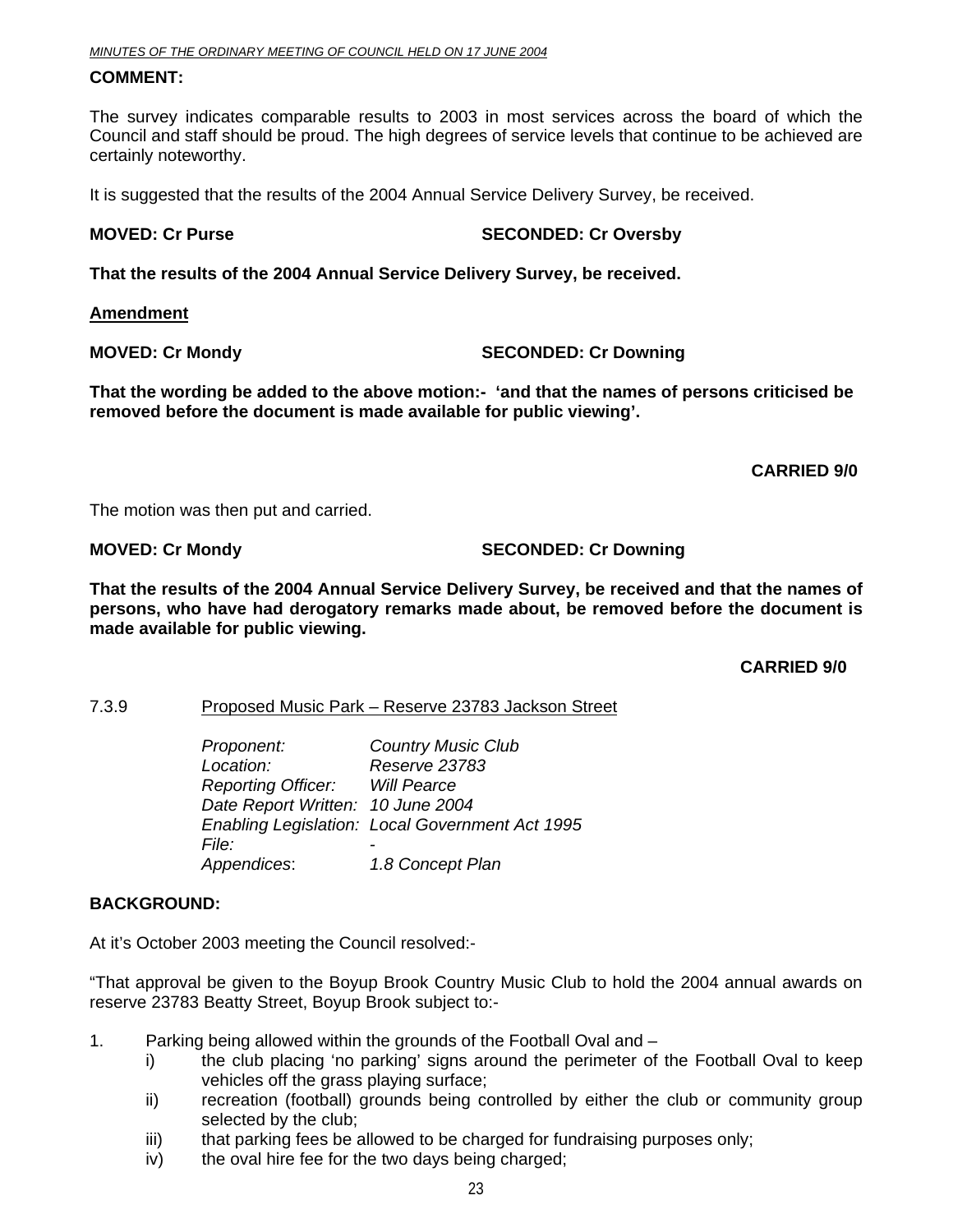- 2. The requested earthworks being arranged by the Manager of Works and Services;
- 3. Removal of the marked trees and stumps being arranged by the Manager of Works and Services on the proviso that the club plants 100 native tree seedlings during the 2004 'Plant a Tree' Day (or during a suitable time of the year before the 2005 festival) around the reserve perimeter in consultation with the Manager of Works and Service;
- 4. fencing along the river to be constructed of a sturdy 1.2 metre high tensile ringlock wire (or similar material) fencing erected in accordance with manufacturer's specifications connected to posts adequately spaced. All material to be new or as new of an aesthetically pleasing nature approved by the Chief Executive Officer;
- 5. a suitable barrier approved by the Manager of Works and Services being placed along the path between the hockey ovals by the club;
- 6. long term proposals and developments being submitted for further consideration."

#### **DETAIL:**

The Club has prepared a concept plan for the long term development of the park which was presented at the May 2004 meeting.

This new venue was well received by the patrons of the 2004 Country Music Festival motivating the club to seek the Council's views on developing the area as a permanent 'music park' for the whole community.

The provision of infrastructure to provide lawns, water and power has been investigated by the club indicating a project cost of some \$100,000 with \$80,000 from funding agencies including the SW Development Commission and SW Area Consultative Committee (federal agency).

The club will use the traditional \$5,000 cash and \$5,000 in-kind contribution from the Council as a portion of the \$100,000.

Ongoing annual expenses to the Council should it support the project will be water rates and consumption at approximately \$2,000, power approximately \$1,000 and lawn maintenance approximately \$1,000 in-kind**.** 

#### **COMMENT:**

Item 7.3.3 of the October 2003 report to Council stated in part –

*"The Community & Economic Development Officer has perused the document and makes the following comments:-* 

- *1. 'My immediate response would be that the BBCMC is the largest event held in the shire, has occurred for about 21 years and there has been no/little return in community assets to the town. From my experience in Dowerin, the event there has created over 37 years, about \$700,000 plus in infrastructure improvements to the town. This could be the first step for us.*
- *2. Giving the BBCMC the opportunity for infrastructure improvements and permanency can only create a 'benefit' to the community.*
- *3. If Council is against removing the trees requested, surely the BBCMC can be requested to provide some substitute plantings to compensate for there removal.*
- *4. Parking has parking been allowed on the oval before? Will this affect the oval surface prior to the cricket season? Motor vehicles and marquees are set up on the oval in Dowerin over a 6 day period in late August – however, football has finished and cricket is some months off. What could be done to minimise damage to the oval surface?*
- *5. I do have a real problem with alcohol and the river. Is the fence proposed along the river front adequate? What sort of fence is proposed? I would like to see some sort of quality, permanent structure that complements the environment and not just a few steel posts and some 'ringlock' fencing. It is more about the publicity generated for Boyup Brook if something untoward*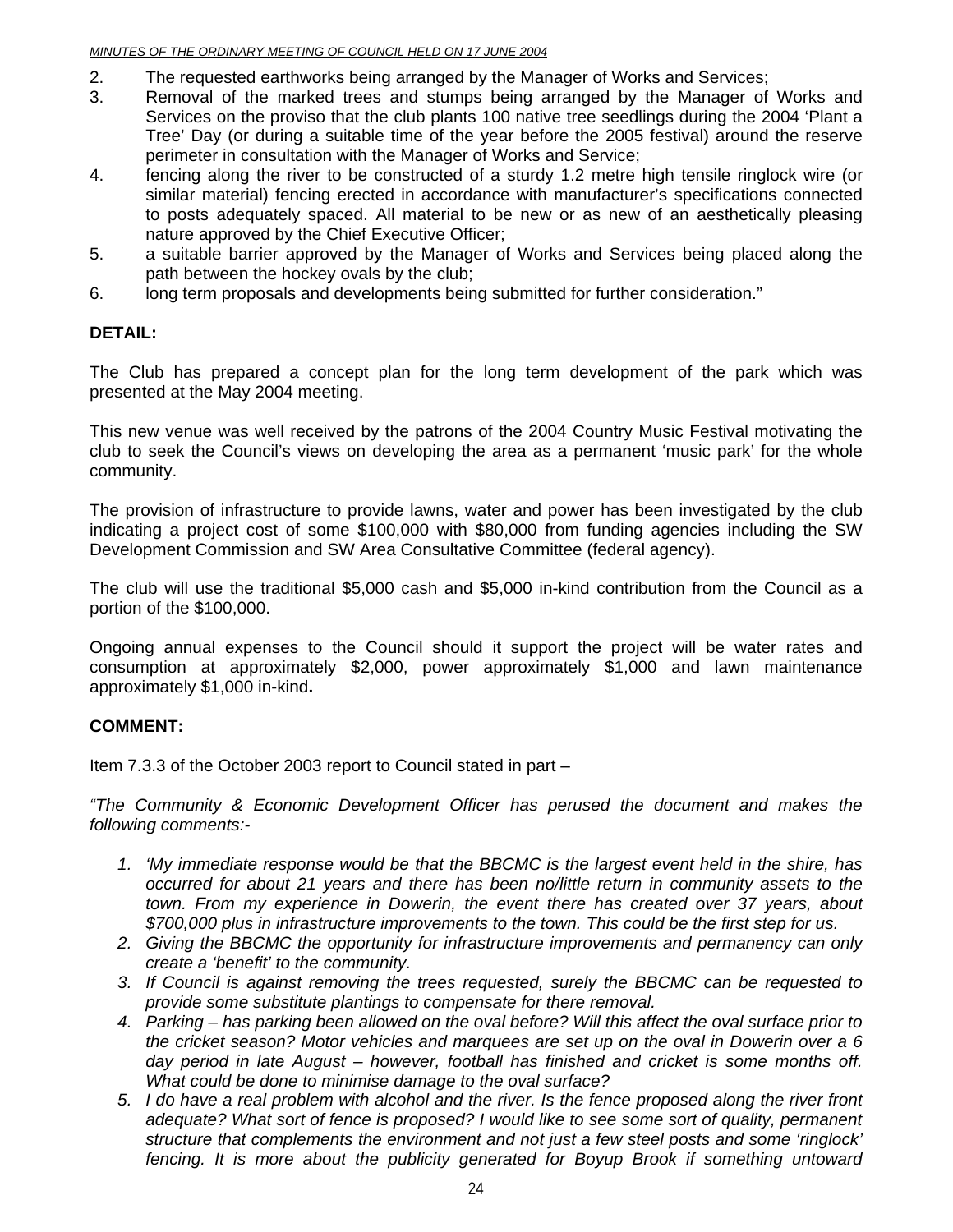#### *MINUTES OF THE ORDINARY MEETING OF COUNCIL HELD ON 17 JUNE 2004*

*occurs, as opposed to the general risk, especially if the BBCMC's insurers are satisfied with the level of risk.* 

*I think it is a great concept to have a permanent site created by the community that other groups may be also able to use and improve.'* 

*Providing parking within the grounds of the Football Oval is supported. However, vehicles should be prevented from parking on the actual oval itself. Parking is normally a good fundraiser for community groups who can manage and control the parking areas.* 

*The Shire normally charges \$165 per day for oval hire fees. If the club is able to earn revenue out of parking it is deemed appropriate to charge the oval hire fee rates.* 

*The Manager of Works and Services advises that the earthworks required aren't onerous and can be carried out under budgeted festival allocations.* 

*The request to remove 2 live trees, 2 dead trees, two suckers, 3 limbs and 2 stumps (these trees have*  been tagged on site) could be supported subject to native trees being planted throughout the reserve. *The club could be asked to plant 100 native tree species around the perimeter of the reserve and in*  consultation with the Manager of Works and Services on the national 'Plant a Tree' day. The tree *seedlings are provided free by the organizing body and the club could arrange a busy bee. This could be a good public relations exercise for the club and the Shire.* 

*If the club chooses not to plant trees on this national day, it should still be required to plant 100 trees at an appropriate time of the year.* 

*The proposed pathway between the 2 hockey ovals will require some form of barrier due to an adjacent reasonably deep drain.* 

*The club's insurers advise that the relocation to the reserve will continue to be covered under their policy."* 

The club has placed a permanent fence along the river side of the reserve and plan to hold a busy bee to improve the safety of the area by removing tripping hazards eg potholes and creating a more level surface throughout. The club seeks endorsement for this to occur.

#### **MOVED: Cr Blackburn SECONDED: Cr Downing**

**That:-** 

- **1. the Council endorses Reserve 23783 Jackson Street being developed as a 'music park';**
- **2. approval be given to the Boyup Brook Country Music Club to:** 
	- **i. hold the Annual Country Music Awards from 2005 onwards on Reserve 23783 Beatty Street, Boyup Brook subject to compliance with Council's October 2003 Item 7.3.3 resolution;**
	- **ii. apply through various agencies to fund the development of infrastructure including power, water, lighting, lawn, reticulation, street furniture and stage/music shell at no expense to the Council, except in-kind support for the establishment of the lawn component;**
	- **iii. hold a busy bee to make safe and level the uneven areas of the reserve.**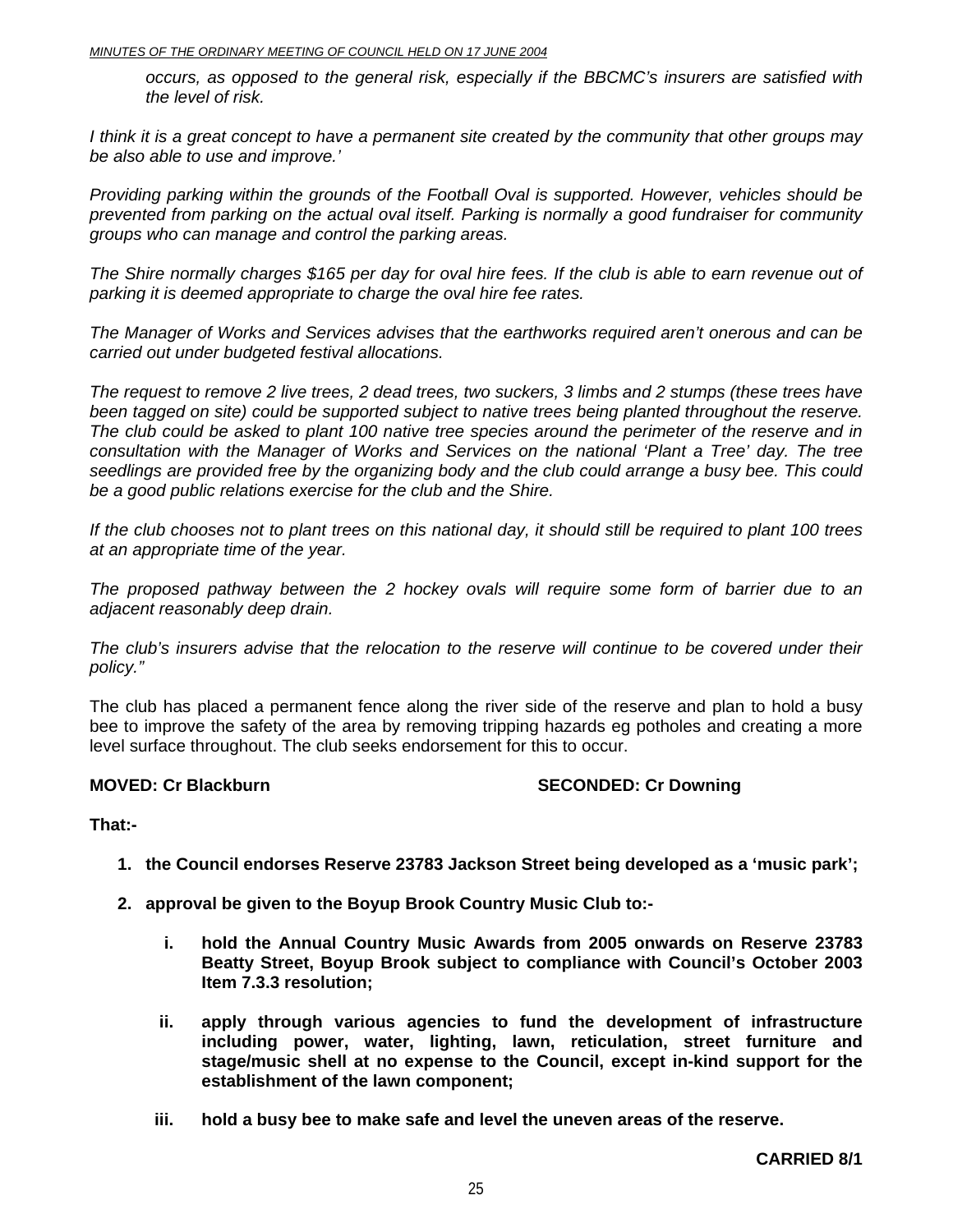**That the Council is prepared to absorb the ongoing operational expenses for the park including power, water and maintenance of the lawn.** 

#### **Amendment**

#### **MOVED: Cr Mondy SECONDED: Cr Oversby**

**That the word 'absorb' be replaced with ' consider assisting' and the wording 'subject to budgetary consideration' be added to the end of the motion.** 

**CARRIED 5/4** 

The motion was then put and carried.

**MOVED: Cr Mondy SECONDED: Cr Oversby** 

**That the Council is prepared to consider assisting the ongoing operational expenses for the park including power, water and maintenance of the lawn subject to budgetary consideration.** 

**CARRIED 5/4** 

Cr Marshall requested that the vote of all the members present be recorded.

| For                  | <b>Against</b>      |
|----------------------|---------------------|
| <b>Cr Ginnane</b>    | <b>Cr Downing</b>   |
| <b>Cr Broadhurst</b> | <b>Cr Moir</b>      |
| <b>Cr Mondy</b>      | <b>Cr Blackburn</b> |
| <b>Cr Oversby</b>    | <b>Cr Marshall</b>  |
| <b>Cr Purse</b>      |                     |

Cr Marshall departed the Chambers, the time being 6.40pm.

7.3.10 Accounts for Payment and Financial Status

*Proponent: Shire of Boyup Brook*  Location:  *Reporting Officer: Keith Jones Date Report Written: 12 May 2004 Enabling Legislation: Local Government Act 1995 File: FM/10/003 Appendices*: *1.6 Payments* 

#### **BACKGROUND:**

The accounts for payment up to 31 May 2004 are attached.

The payments made directly through the Municipal Account are as follows:-

| Salaries for the months of May 2004 | S   | 66579.49 |
|-------------------------------------|-----|----------|
| Lease of Photocopier                | \$  | 333.17   |
| Lease of Roller                     | S   | 1,197.61 |
| Internet Access Fee                 | \$. | 40.00    |
| <b>FlexiRent Computer</b>           | \$. | 806.00   |

**MOVED: Cr Purse SECONDED: Cr Broadhurst**  SECONDED: Cr Broadhurst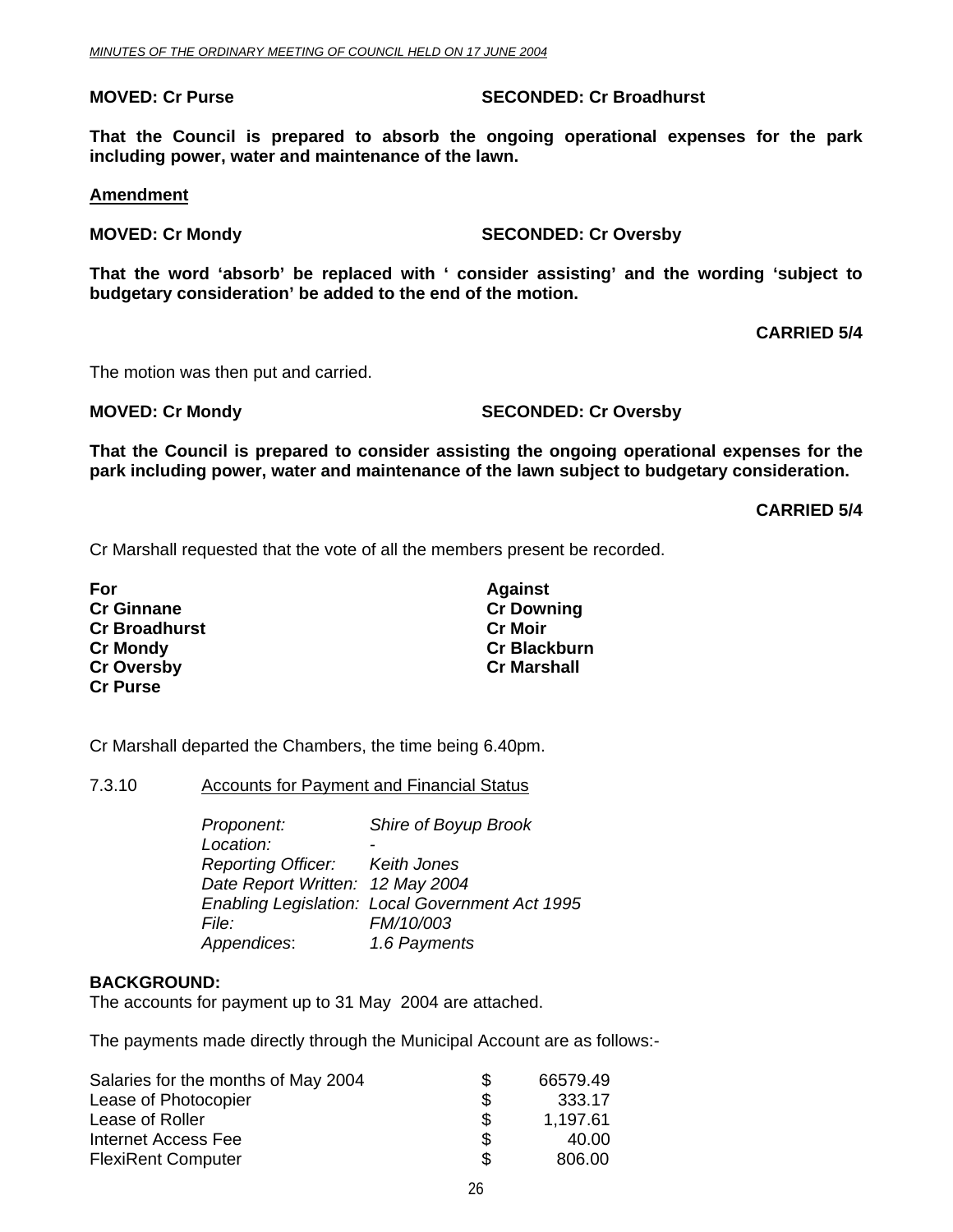| Rent MFA | C Lee Rent Doctors Surgery                                                       | \$<br>\$       | 1000.00<br>80.00          |  |
|----------|----------------------------------------------------------------------------------|----------------|---------------------------|--|
|          | The Account Balances for the various accounts as at 31 May 2004 are as follows:- |                |                           |  |
|          | <b>Municipal Account</b>                                                         | \$             | 221080.36                 |  |
|          | <b>Shire Clerk Advance</b>                                                       | \$             | 4066.31                   |  |
|          | <b>Trust Account</b>                                                             | \$             | 29608.00                  |  |
|          | Investments secured 31 May 2004 are as follows:-                                 |                |                           |  |
|          | Reserves Account Term Deposit                                                    | $\mathfrak{S}$ | 716308.95 @ 4.95%         |  |
|          | with Commonwealth Bank maturing 30/6/04                                          |                |                           |  |
|          | As at 10 June 2004 the following amount of rates were outstanding:-              |                |                           |  |
|          | Boyup Brook Ward                                                                 |                | 31,793.77                 |  |
|          | Benjinup Ward                                                                    | 88888          | 19,780.46                 |  |
|          | Dinninup Ward                                                                    |                | 6662.47                   |  |
|          | <b>Scotts Brook Ward</b>                                                         |                | 8362.16                   |  |
|          | <b>TOTAL</b>                                                                     |                | 66598.86                  |  |
|          | Sundry Debtors at 10 June 2004                                                   | \$             | 165127.95                 |  |
|          | Sundry Creditors at 10 June 2004                                                 | \$             | <b>NIL</b>                |  |
|          | <b>MOVED: Cr Blackburn</b>                                                       |                | <b>SECONDED: Cr Purse</b> |  |

#### **That the accounts as:-**

- **1 presented totalling \$154620.95 voucher numbers for payment; 12124- 12127,12129,12133-12216, 1820-1821;**
- **2 paid by direct payments through the Municipal Account, the Chief Executive Officer's Advance Account and Trust,**

**be endorsed for payment.** 

**CARRIED 8/0** 

#### **8 PETITIONS AND MEMORIALS**

#### **Nil**

### **9 MOTIONS OF WHICH PREVIOUS NOTICE HAS BEEN GIVEN**

Cr Marshall returned to the Chambers, the time being 6.42pm.

#### 9.1 Cr Broadhurst - Flag

**MOVED: Cr Broadhurst SECONDED: Cr Downing**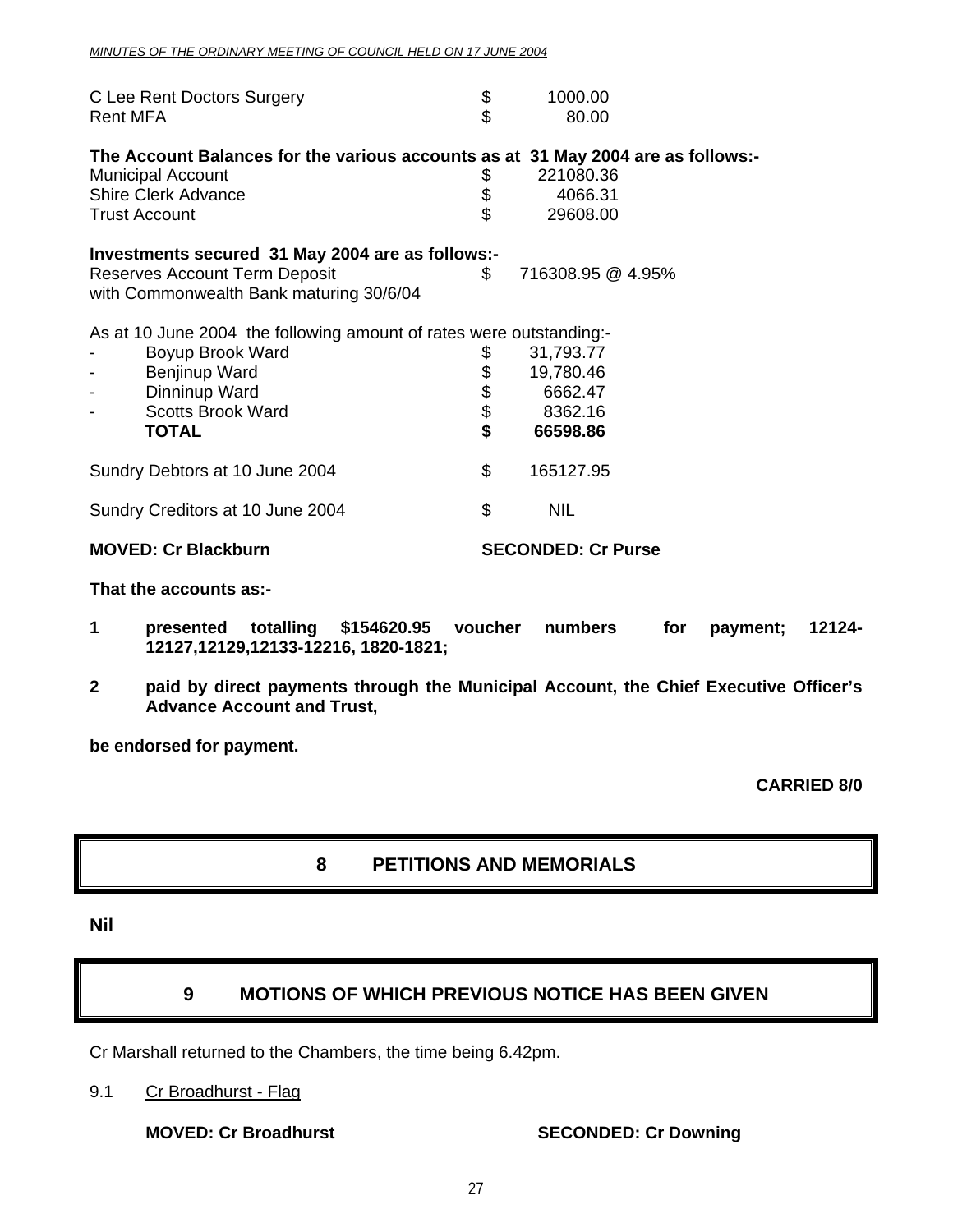**That three shire flags be purchased, subject to there being no change to current flags.** 

**CARRIED 9/0** 

9.2 Cr Marshall – Industrial Land

### **MOVED: Cr Marshall SECONDED: Cr Purse**

**That prior to Council committing funds to develop industrial land (on Lot 199 Abel Street and Lot 201 Blechynden Street) in Boyup Brook, the Economic Development Committee report to Council identifying:** 

- **a) what services could be attracted to the Shire that are not already available locally;**
- **b) what other industries can be identified that may be cost effectively started in Boyup Brook.**

**LOST 2/7** 

### **10 URGENT BUSINESS – BY APPROVAL OF THE PRESIDENT OR A MAJORITY OF COUNCILLORS PRESENT**

#### 10.1 Industry and commerce

**MOVED: Cr Downing SECONDED: Cr Moir** 

**That the Council consider the motion put forward by Cr Downing be dealt with as urgent business.** 

**CARRIED 6/3** 

**MOVED: Cr Downing SECONDED: Cr Moir** 

**That by September 2004 the Council be provided with plans and strategies with the potential to attract industry and commerce to the Boyup Brook Shire.** 

#### **AMENDMENT**

**MOVED: Cr Blackburn Cr Broadhurst Cr Broadhurst SECONDED: Cr Broadhurst** 

**That the wording 'by September' be replaced with 'as soon as practicable'.** 

**CARRIED 5/4** 

**Amendment**

**MOVED: Cr Moir** SECONDED: Cr

**That the wording 'be provided with' be replaced with 'provide'.** 

**LAPSED FOR WANT OF A SECONDER** 

The motion was then put and carried.